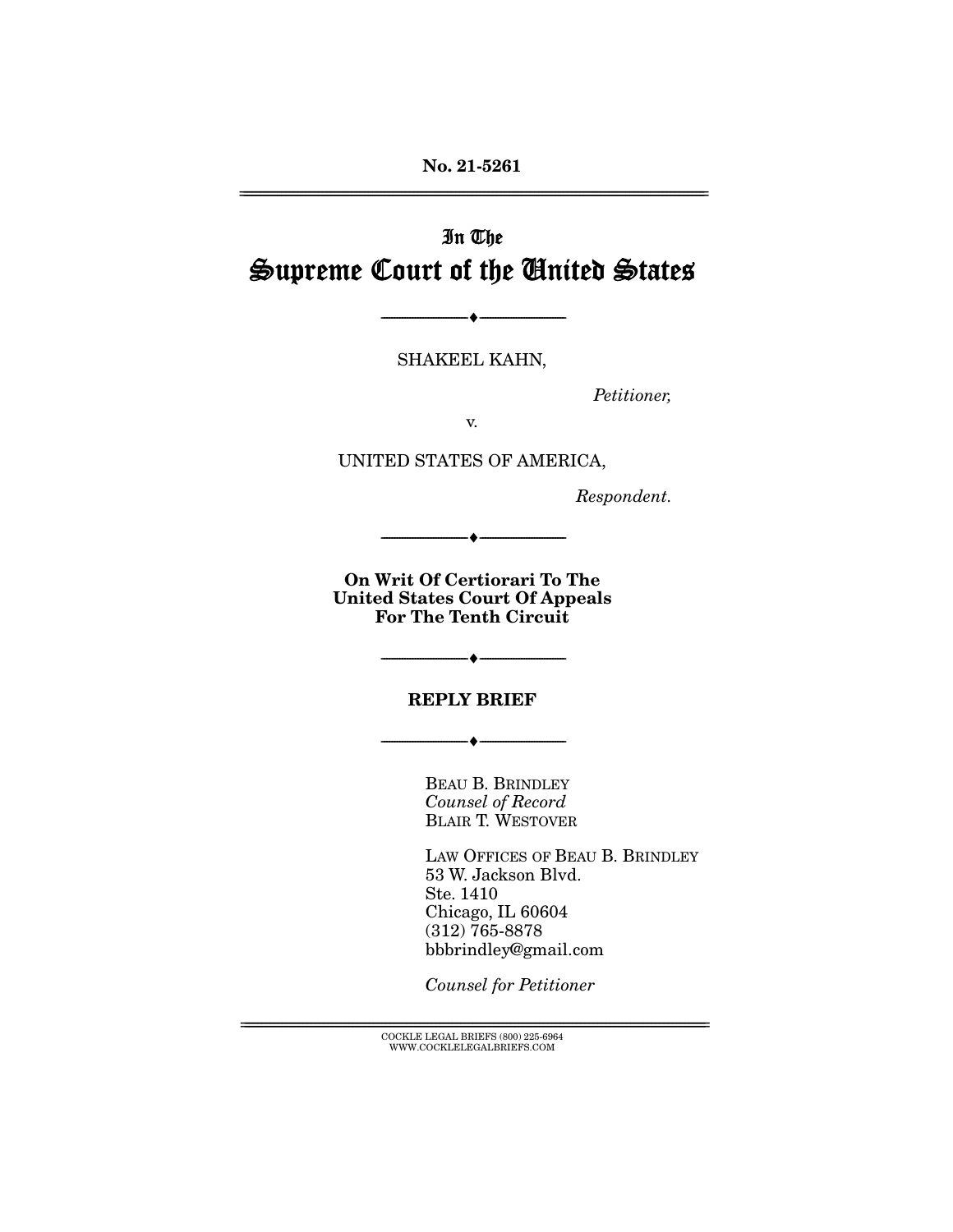## TABLE OF CONTENTS

|      | ARGUMENT                                                                                                                                                                                                                                          | 1  |
|------|---------------------------------------------------------------------------------------------------------------------------------------------------------------------------------------------------------------------------------------------------|----|
| Ι.   | By Focusing The Question Of Defendant's<br>Guilt On The Degree Of Effort Put Into<br>Educating Himself On Proper Practices,<br>Respondent's Standard Exacerbates Vague-<br>ness Problems And Is Inconsistent With<br>Moore And Harrison Act Cases | 4  |
|      | A. Respondent's standard fails to resolve<br>the indeterminacy plaguing current                                                                                                                                                                   | 6  |
|      | Respondent's insistence on an objective<br>В.<br>standard does not separate criminal<br>from apparently innocent conduct                                                                                                                          | 8  |
|      | Respondent's insistence upon an ob-<br>C.<br>jective standard is inconsistent with<br>Moore and Harrison Act cases                                                                                                                                | 10 |
| II.  | Petitioner Is Not Arguing For A Radical<br><b>Standard Allowing Defendants To Define</b><br>Practice Standards For Themselves                                                                                                                     |    |
| III. | Because It Entirely Disregards A Prescrip-<br>tion's Purpose, Respondent's Standard Is<br>Inconsistent With The Purpose Of The                                                                                                                    |    |
| IV.  | Even Under Respondent's Standard, Rever-<br>sal Is Necessary Because It Is Inconsistent<br>With The Tenth Circuit's Holding And The<br>Instructions In Petitioner's Case                                                                          | 20 |
|      |                                                                                                                                                                                                                                                   | 27 |

i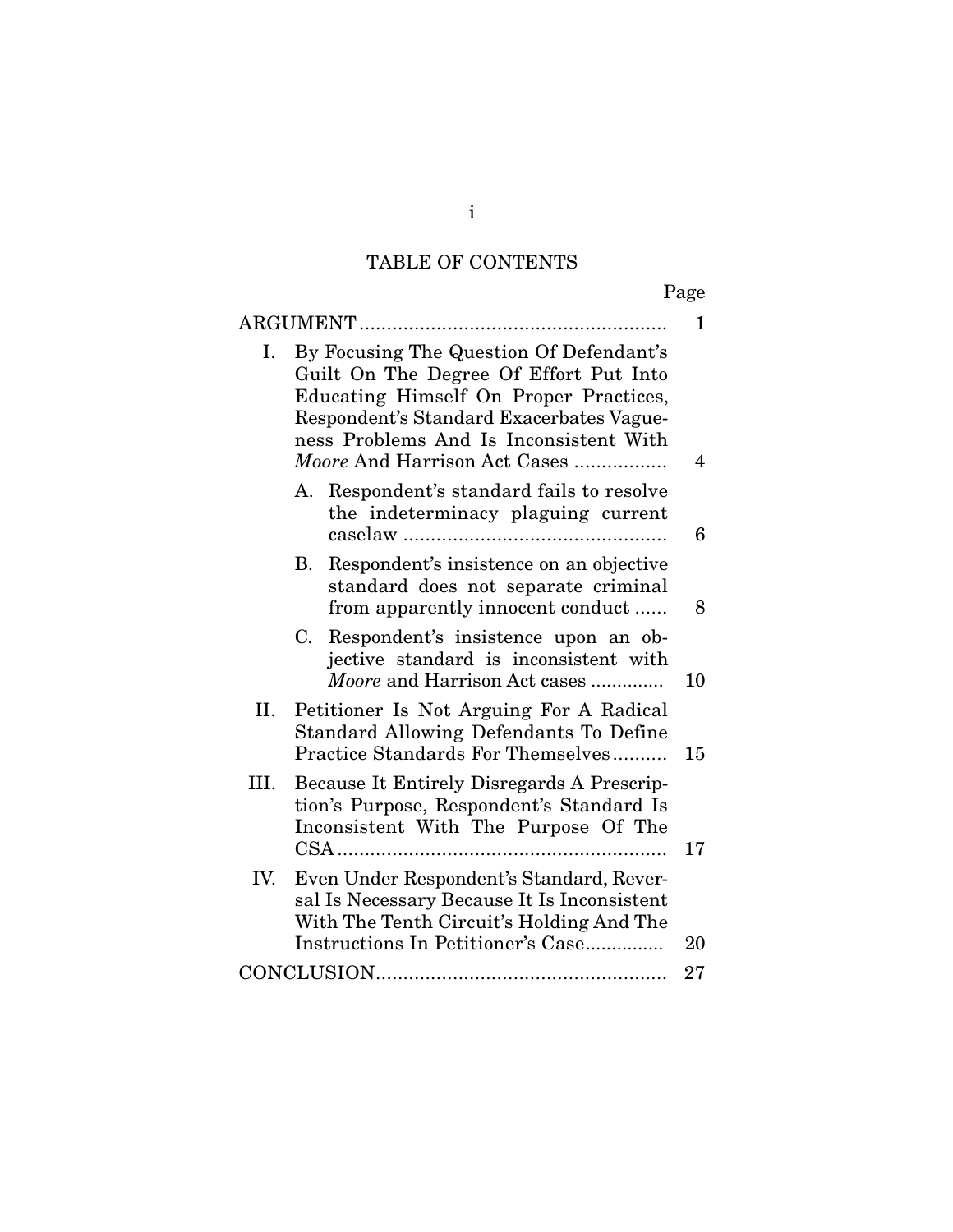## TABLE OF AUTHORITIES

Page

## **CASES**

| Boyd v. United States, 271 U.S. 104 (1926)14, 15       |
|--------------------------------------------------------|
| Carpenters v. United States, 330 U.S. 395 (1947) 26    |
| Chapman v. California, 386 U.S. 18 (1967)25            |
| Cheek v. United States, 498 U.S. 192 (1991)  6, 12, 16 |
| Colautti v. Franklin, 439 U.S. 379 (1979)10            |
| Connecticut v. Johnson, 460 U.S. 73 (1983)26           |
| Gonzales v. Oregon, 546 U.S. 243 (2006) 17, 18, 19     |
| Hoffman Estates v. The Flipside, 455 U.S. 489          |
| Johnson v. United States, 576 U.S. 591 (2015)6         |
| Kotteakos v. United States, 328 U.S. 750 (1946) 25     |
| Linder v. United States, 268 U.S. 5 (1925) 14, 15      |
| Morissette v. United States, 342 U.S. 246 (1952)  1    |
| Neder v. United States, 527 U.S. 1 (1999) 26           |
| Rehaif v. United States, 139 S.Ct. 2191                |
|                                                        |
| Skilling v. United States, 561 U.S. 358 (2010)6        |
| Torres v. Lynch, 578 U.S. 452 (2016)11                 |
| United States v. Armstrong, 550 F.3d 382 (5th          |
| United States v. Behrman, 258 U.S. 280 (1922)13, 14    |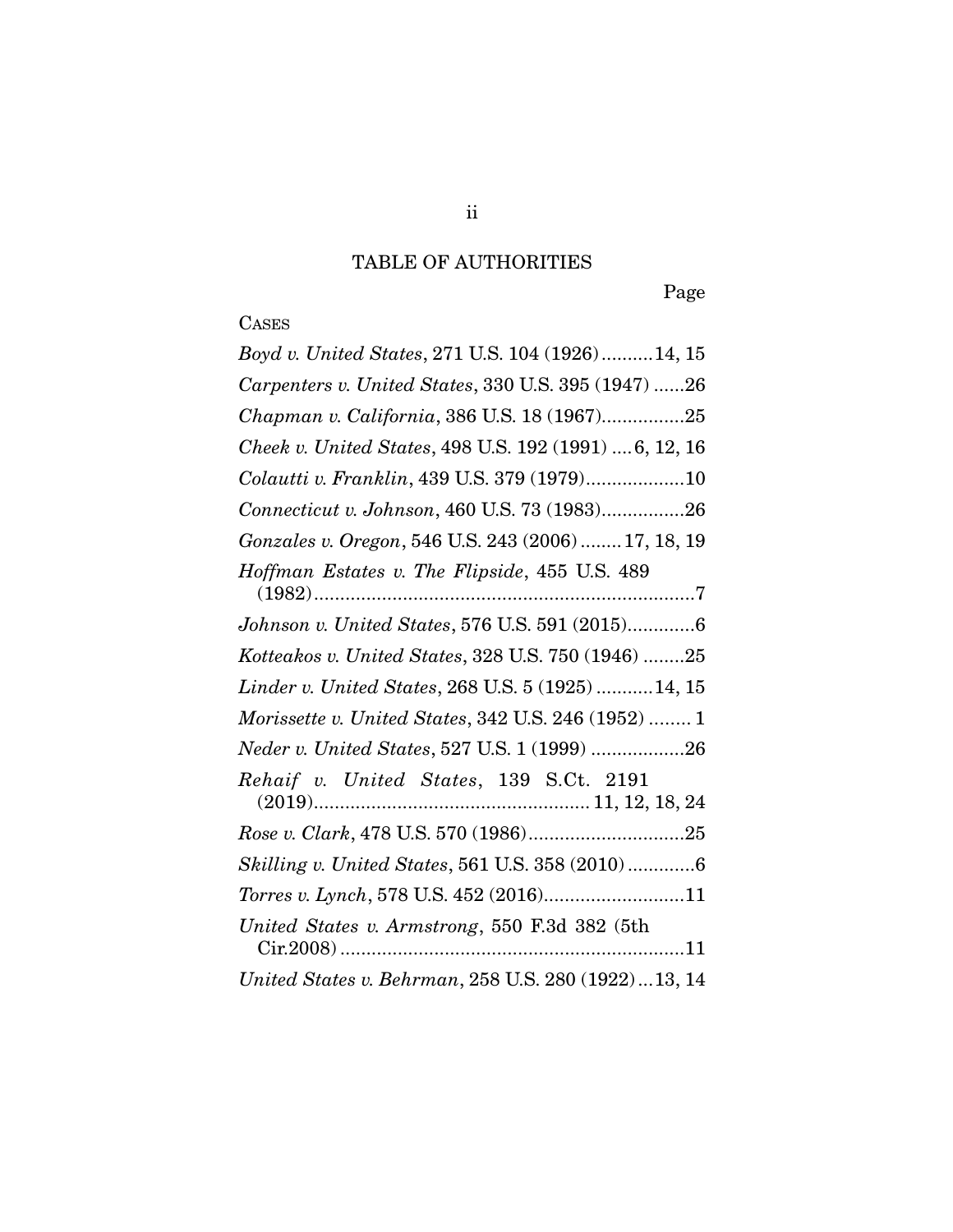## TABLE OF AUTHORITIES—Continued

| United States v. Boettjer, 569 F.2d 1078 (9th          |
|--------------------------------------------------------|
| United States v. Kirk, 584 F.2d 773 (6th               |
| United States v. Merrill, 513 F.3d 1293 (11th          |
| United States v. Moore, 423 U.S. 122 (1975)  2, 10, 13 |
| United States v. Nichols, 784 F.3d 666 (10th           |
| United States v. Rosenberg, 515 F.2d 190 (9th          |
| United States v. Touby, 500 U.S. 160 (1991) 19         |
| United States v. X-Citement Video, Inc., 513 U.S.      |
| United States v. Yermian, 468 U.S. 63 (1984)11         |
| <b>STATUTES AND REGULATIONS</b>                        |
|                                                        |
|                                                        |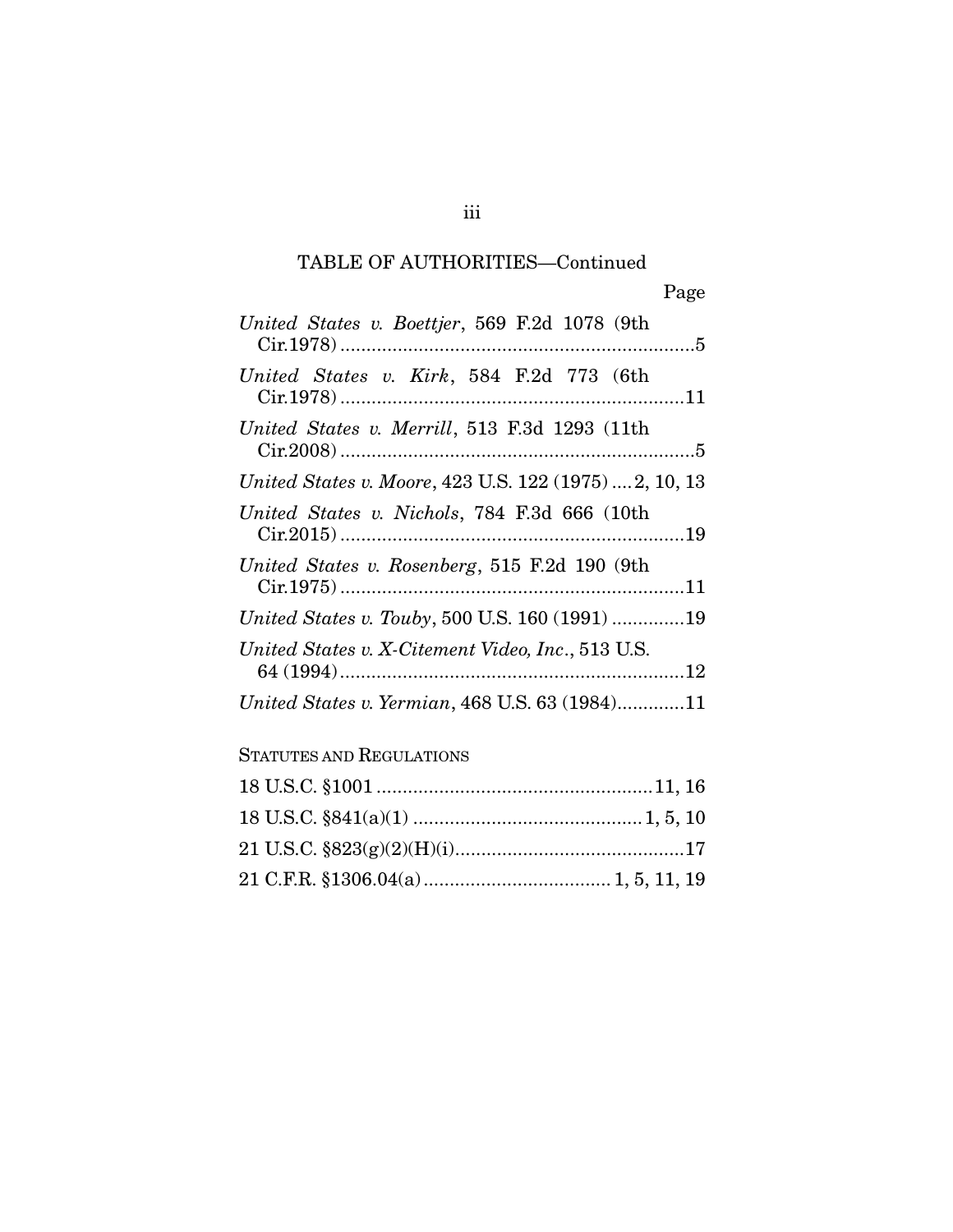#### **ARGUMENT**

 No person should be imprisoned for decades absent a jury finding that they possessed culpable *mens* rea as to the essential element separating innocent from guilty conduct. This requirement is "as universal and persistent in mature systems of law as belief in freedom of the human will and a consequent ability and duty of the normal individual to choose between good and evil." Morissette v. United States, 342 U.S. 246, 250 (1952). It does not matter how broadly one defines the act necessary for conviction.

 Respondent does not argue that §841 can be interpreted as a public welfare statute; nor that practitioners are definitionally guilty for issuing prescriptions not in conformity with "generally recognized" practices. Instead, Respondent obfuscates the issue by proposing a standard that no circuit has advanced and attacking a position that neither petitioner holds.

 Respondent interprets 21 C.F.R. §1306.04(a) to mean that a practitioner must put forth an "objectively reasonable" or "objectively honest" effort to "to familiarize himself with professional standards." Resp.Br.17, 37, 42. Under Respondent's interpretation, a practitioner would not be guilty for being wrong about what the standard of care requires or for failing to issue his prescription in accordance with that standard so long as he was "objectively reasonable" in the degree or quality of effort he put into educating himself on his field of medicine. Id. at 39.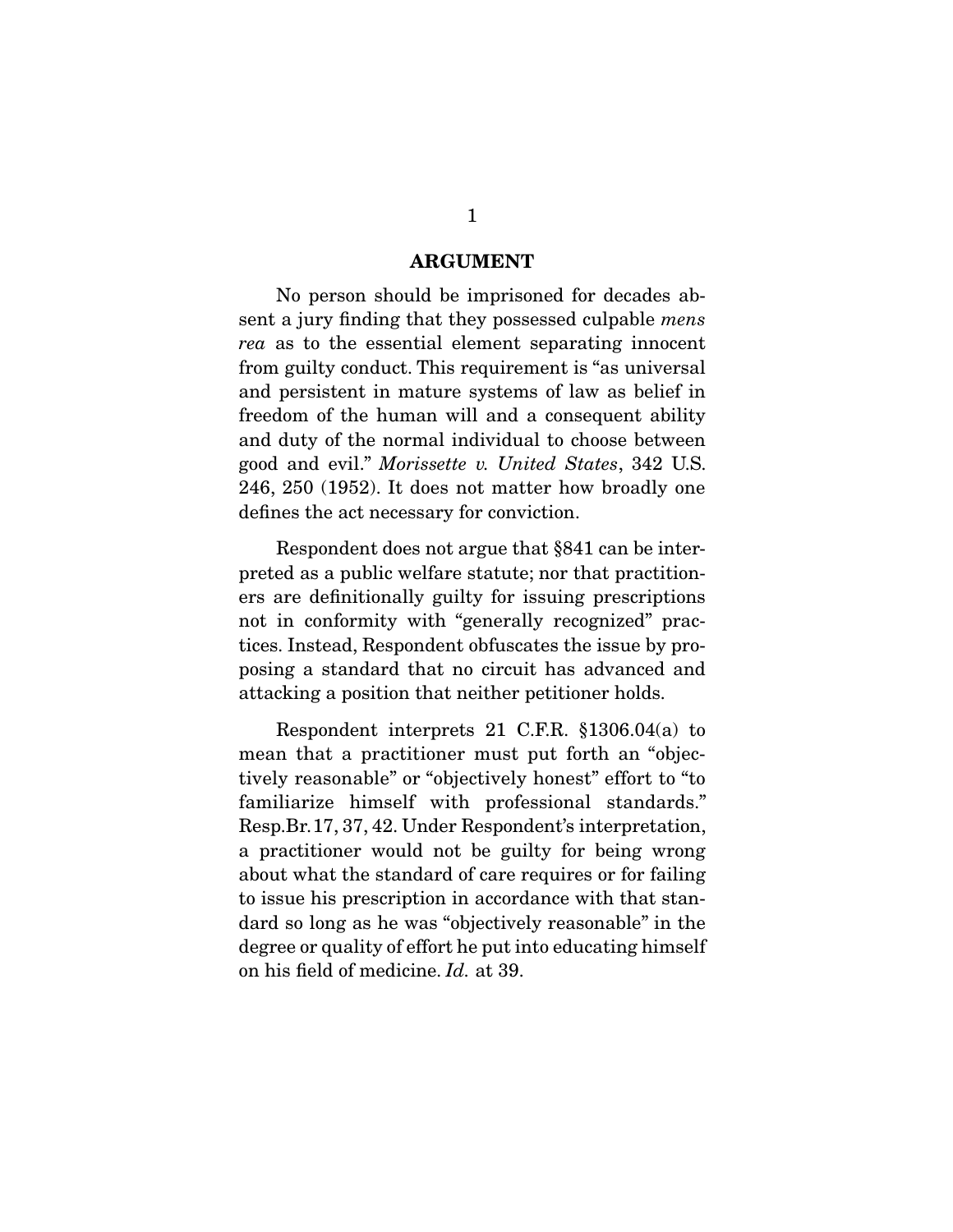Respondent's standard is novel. No circuit employs their proposed language. Nor is Respondent's standard consistent with Moore or the Harrison Act Cases.

 In Respondent's standard, the words "objectively reasonable" apply only to the degree or quality of a practitioner's educational effort, not to his understanding of his professional obligations. A defendant misunderstanding the degree or quality of education required to meet Respondent's "objectively reasonable" standard is automatically guilty regardless of the sincerity or reasonableness of his belief that his efforts were sufficient. Negligent mistakes are not allowed. Hence, Respondent's standard imposes strict liability rather than negligence.

 Respondent's standard does not resolve vagueness concerns regarding how "usual course of professional practice" is measured. Instead, Respondent introduces new levels of indeterminacy by tasking juries with determining how "objectively reasonable" effort should be measured.

 Moreover, Respondent's standard does not address the ultimate evil Congress sought to prevent when enacting the CSA: diversion of narcotics from legitimate to illegitimate distribution channels. Whether a prescription is issued in the "usual course of professional practice" cannot be divorced from the question of whether it is issued for a legitimate medical purpose. A standard that defines "usual course of professional practice" exclusively by whether a doctor abides by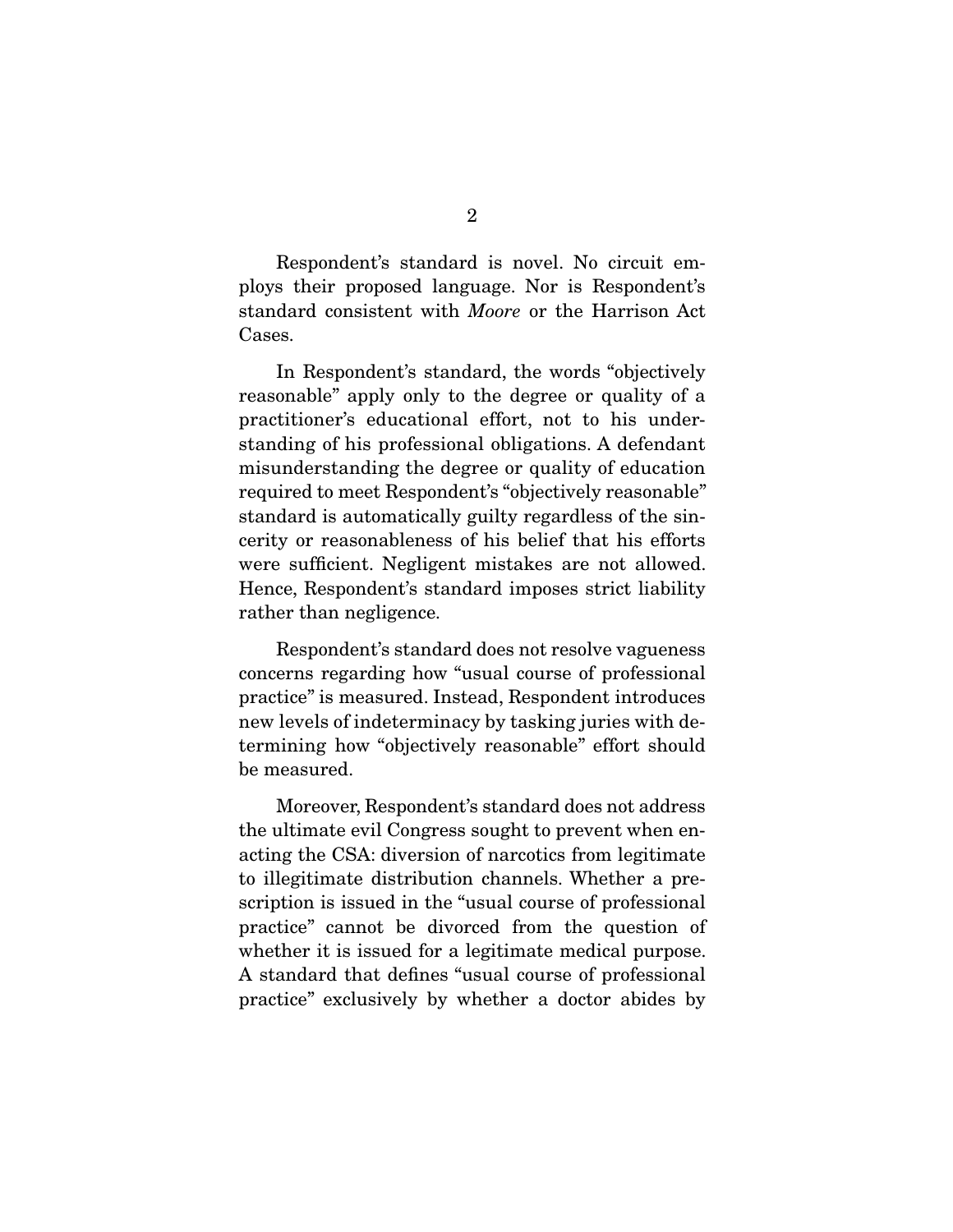practices "generally recognized in the United States" is regulating the manner in which medicine is practiced. The same is true of a standard defining "usual course" as dependent only upon a practitioner's efforts to ascertain professional norms. Either way, guilt turns on the application or appreciation of the standard of care, not the ultimate purpose intended for a prescription. By reading the two phrases in the disjunctive, courts tell juries that a doctor may be guilty for violating medical norms, even if his prescriptions were intended to (or actually did) serve a legitimate medical purpose.

 Respondent contends that requiring proof that a practitioner knew a given prescription to be outside the usual course of practice would allow every doctor to define professional practice standards for himself. Resp.Br.33. Petitioner argues no such thing. Whether a prescription falls within the usual course of practice is an objective question. Petitioner simply argues that the government must establish a knowing mens rea as to that element.

 Respondent's proposed standard is inconsistent with the Tenth Circuit's decision and the instructions issued in Petitioner's case. Under either the standard proposed by Petitioner or Respondent, the instructions misstated both the act and mental state required for conviction. Such a significant error cannot be harmless.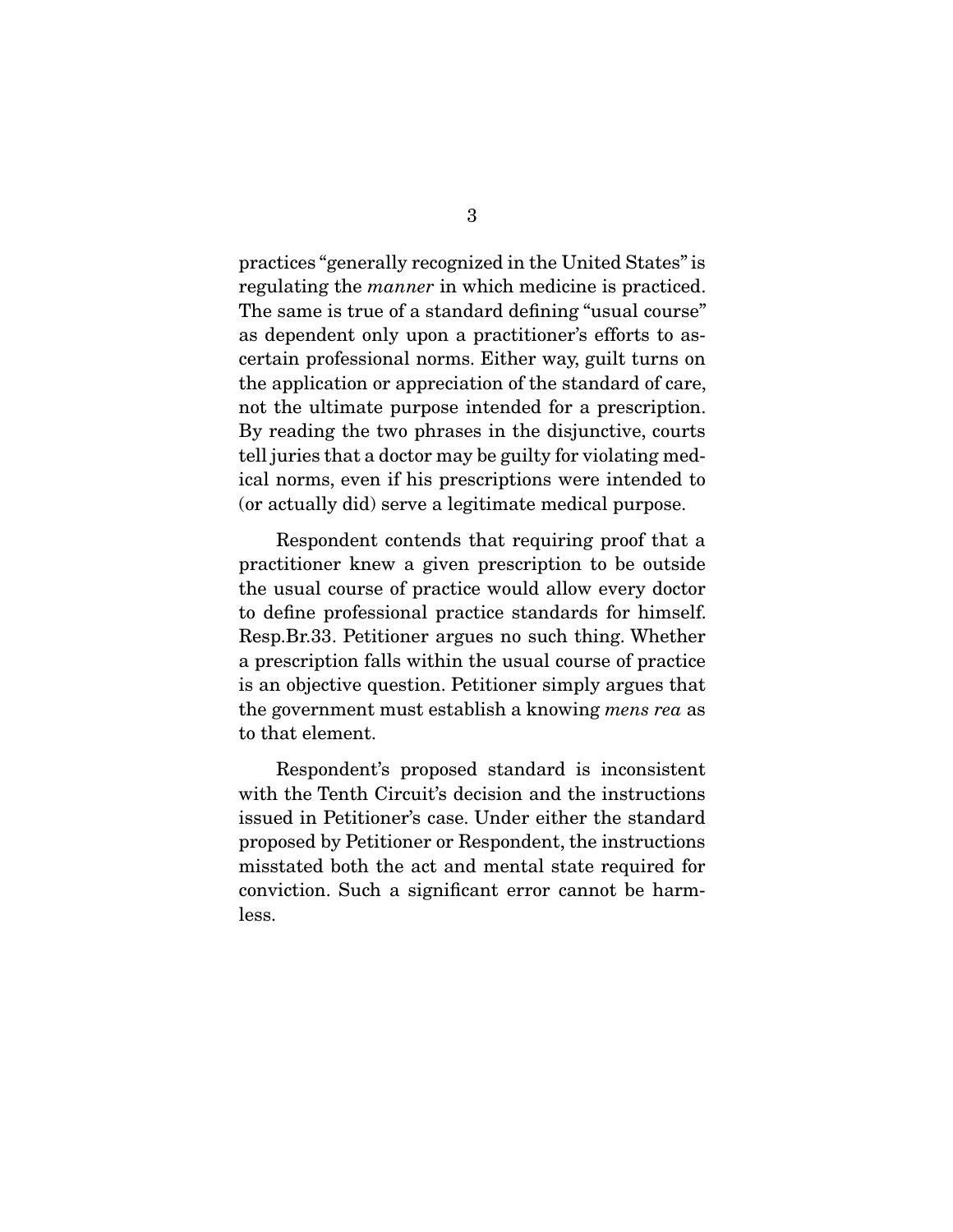### **I. By Focusing The Question Of Defendant's Guilt On The Degree Of Effort Put Into Educating Himself On Proper Practices, Respondent's Standard Exacerbates Vagueness Problems And Is Inconsistent With**  *Moore* **And Harrison Act Cases.**

 Respondent articulates its proposed standard as requiring physicians to make an "objectively reasonable" or "objectively honest effort" "to familiarize themselves with professional standards," Resp.Br.17, or as requiring physicians to "objectively [try] to rely on [their] DEA registration." *Id.* at 36.

 It is unclear what is meant by "objectively honest effort." Honest means "good and truthful: not lying, stealing, or cheating." "Honest" Merriam-Webster.com. https://www.merriam-webster.com (2/04/2022). "Objective" means "based on facts rather than feelings or opinions." "Objective" MerriamWebster.com.https:// www.merriam-webster.com (2/04/2022). Presumably, Respondent does not intend to criminalize doctors' conduct because, in selecting treatment methods, they were unduly influenced by feelings.<sup>1</sup>

 Petitioner assumes Respondent intends to propose a standard requiring that a practitioner make an effort to familiarize himself with prevailing practice standards that (1) is subjectively sincere and (2) involves an "objectively reasonable" degree or quality of effort.

<sup>&</sup>lt;sup>1</sup> Nor is it clear what "objectively tries" could possibly mean. Resp.Br.36. "Trying" is necessarily subjective.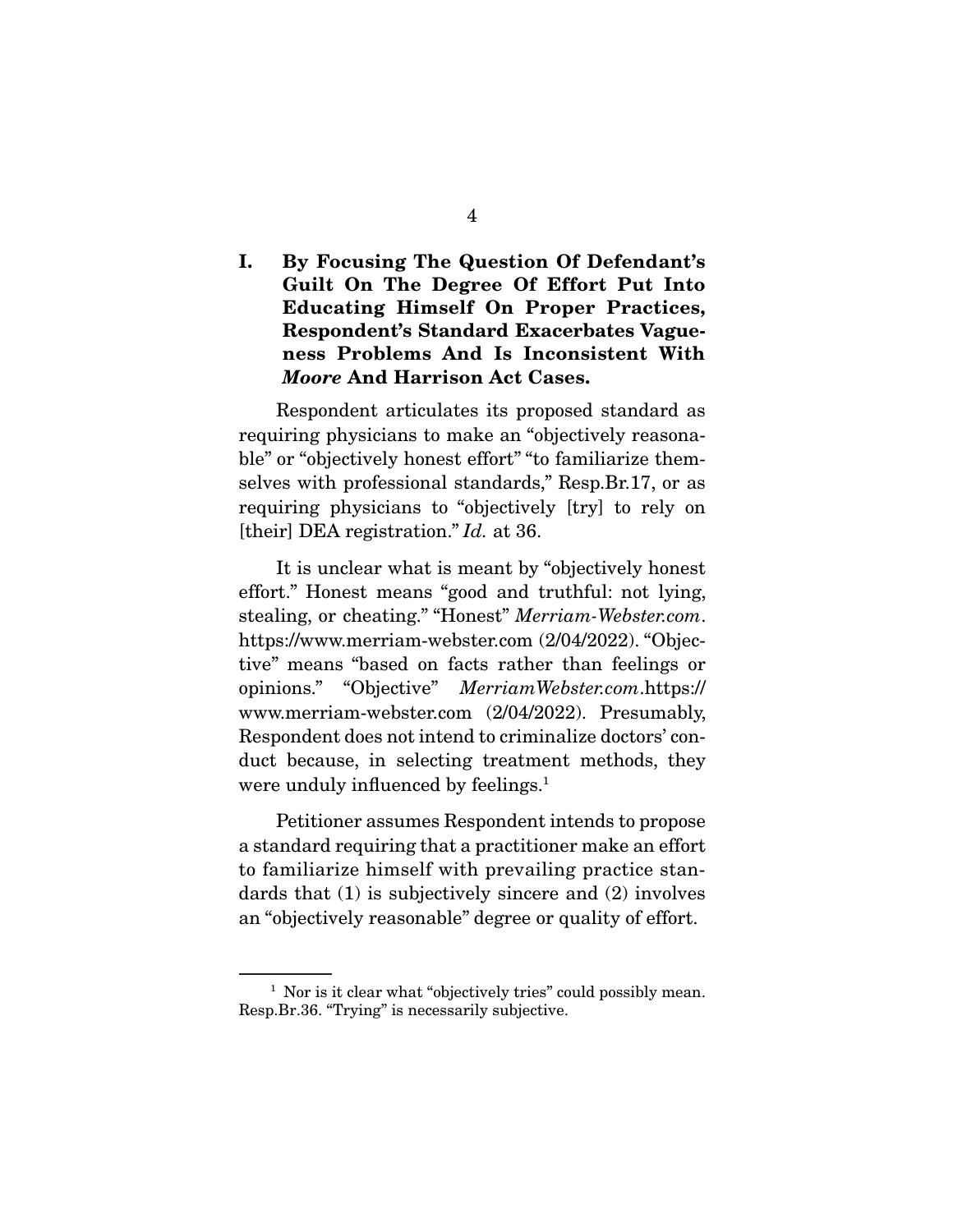Respondent cites no circuit case defining "usual course of professional practice" as requiring only that a practitioner put forth an objectively "reasonable effort to familiarize himself with professional standards." Resp.Br.17. Respondent's proposal is inconsistent with how the circuits currently interpret 18 U.S.C. §841(a)(1) and 21 C.F.R. §1306.04(a). Every circuit, save the Ninth, interprets "outside the usual course of professional practice" and "for no legitimate medical purpose" as separate elements that address distinct questions. Pet.Br.15-16 n.2 (collecting cases); JA542.

 "Legitimate medical purpose" concerns whether a doctor subjectively believed his prescriptions were issued for a medical purpose. *Id*. Whether a prescription is issued in the "usual course of professional practice" is not concerned with the defendant's intent or even whether the prescriptions, in fact, served a medical purpose. See Pet.Br.46-47. Rather, a prescription is issued in the "usual course of professional practice" only when the prescription is in accordance with the "standard of medical practice generally recognized and accepted in the United States." United States v. Merrill, 513 F.3d 1293, 1306 (11th Cir.2008).2

 Respondent tosses out both considerations. Under Respondent's standard, a defendant's intent is entirely irrelevant. Nor is it clear what role a doctor's

<sup>2</sup> This language links "usual course of professional practice" to the "standard of care." JA545. See also United States v. Boettjer, 569 F.2d 1078, 1081-82 (9th Cir.1978).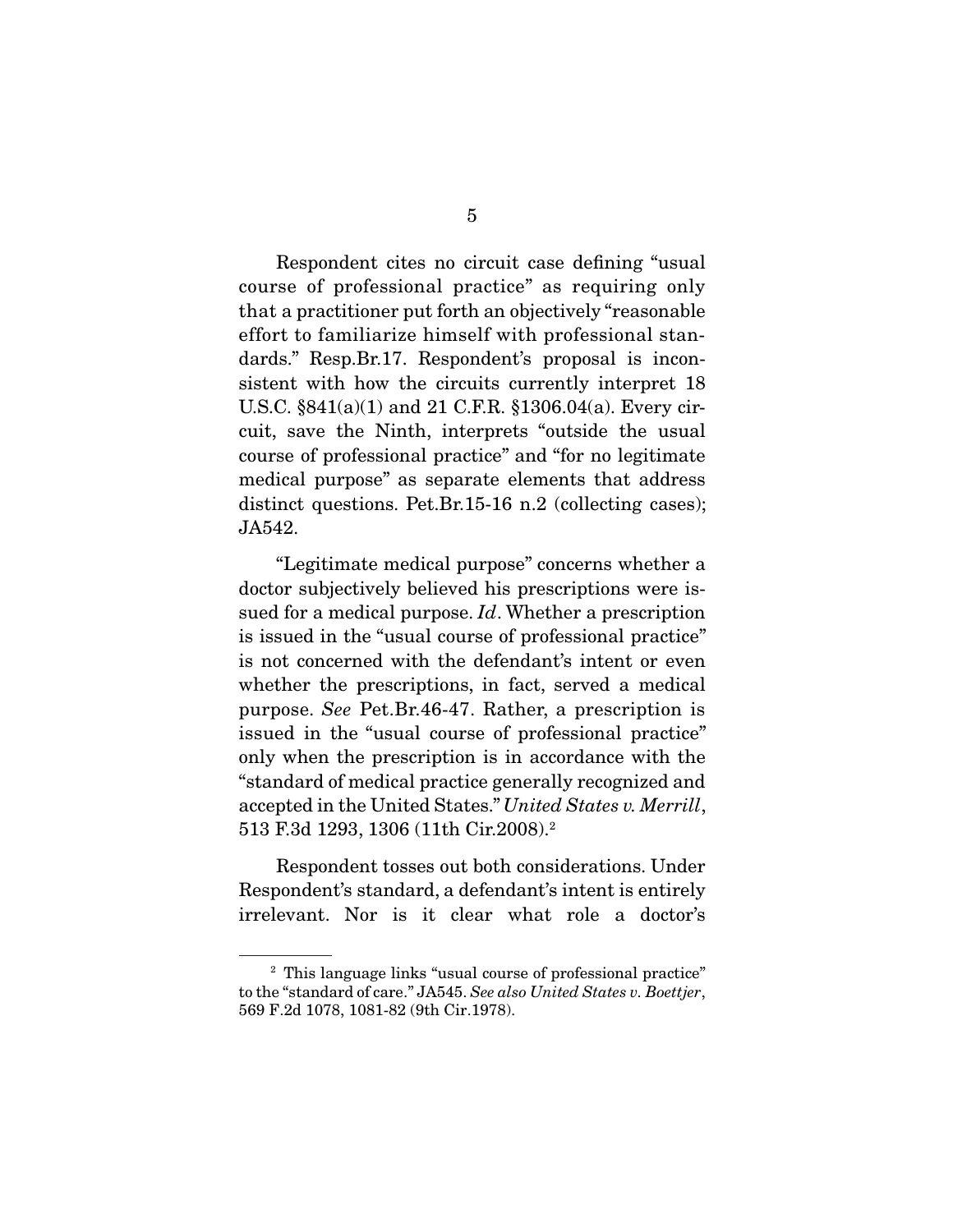compliance with, or deviation from, the standard of care would play in determining guilt. The instructions in Petitioner's case indicated that he did not act in good faith unless he issued a prescription "in accordance with generally recognized and accepted standards of practice." JA537-38. Respondent would replace that question with a very different one that turns on the quality or degree of effort defendants put into educating themselves on professional practice norms. Resp.Br.42. The former question focuses on the correctness (however measured) of the prescription, the latter on the sufficiency of a defendant's educational efforts (however measured). Respondent's standard, therefore, redefines the *act* which renders a defendantpractitioner guilty, without actually addressing mens rea.

### **A. Respondent's standard fails to resolve the indeterminacy plaguing current caselaw.**

 "It is common ground that this Court, where possible, interprets congressional enactments so as to avoid raising serious constitutional questions." Cheek v. United States, 498 U.S. 192, 203 (1991); Skilling v. United States, 561 U.S. 358, 408-09 (2010).<sup>3</sup> "Usual

<sup>3</sup> Respondent contends that Petitioner's vagueness arguments should be construed as an "as applied" challenge. Resp.Br.39-40. Not so. Petitioner argued that in the absence of a scienter requirement, when unmoored from "legitimate medical purpose," the phrase "usual course of professional practice" fails to give practitioners "fair notice of the conduct it punishes" and is "so standardless that it invites arbitrary enforcement." Johnson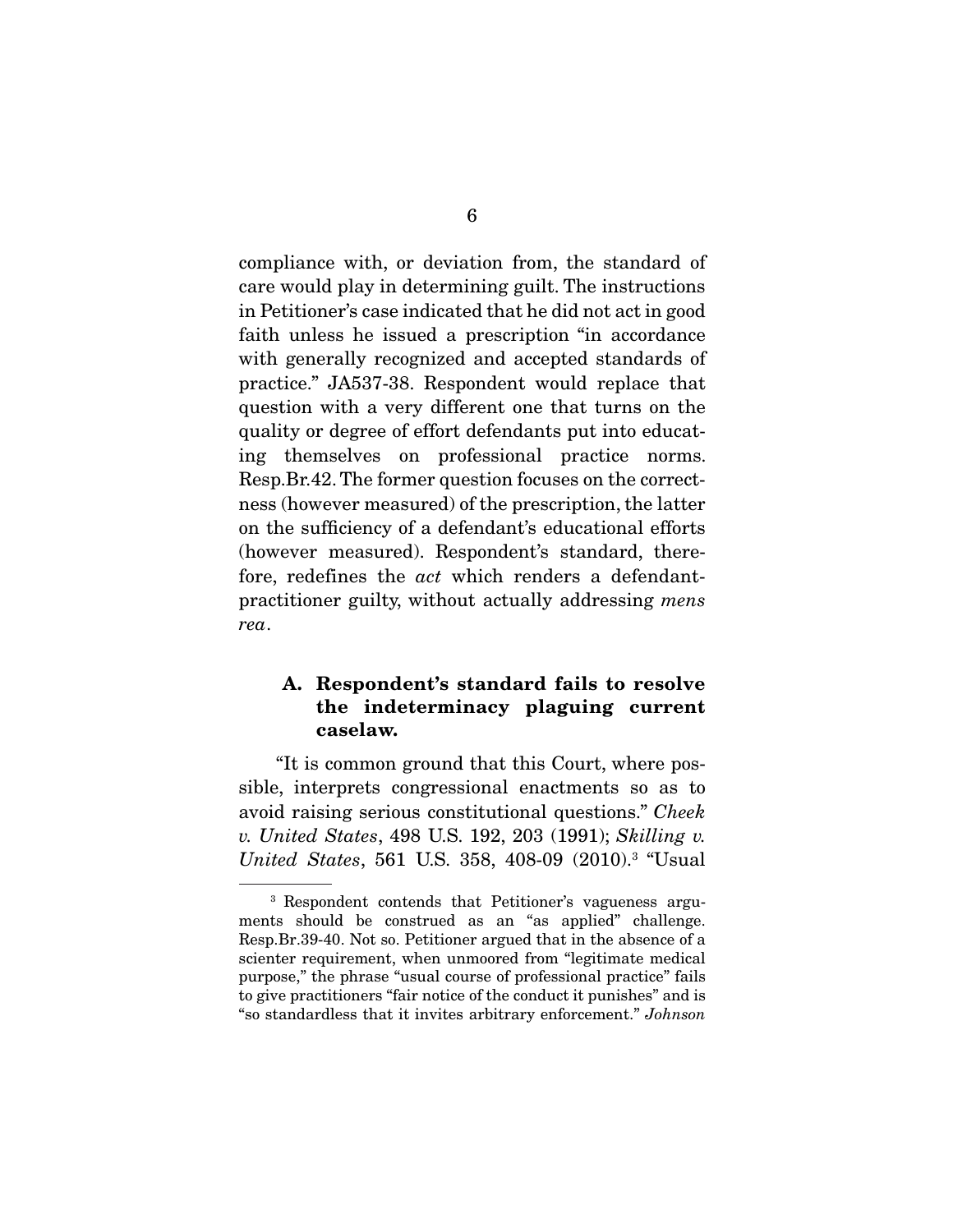course of professional practice" does not define the standard by which a practitioner's decisions should be judged. Nor does it identify the degree of deviation from the standard that renders a prescription criminal. See Pet.Br.44-52.

 Respondent attempts to rectify this problem by requiring only an "objectively reasonable 'honest effort' to ascertain and adhere to professional medical boundaries." Resp.Br.19. Respondent theorizes that jurors need not determine what the standards of professional practice are, so long as Defendant engaged in objective reasonable efforts to ascertain them. Rather than address vagueness, this standard imposes additional levels of indeterminacy.

 Respondent is emphatic that the sufficiency of a defendant's educational efforts must be judged from an "objective" standpoint. Hence, the question remains: what are the criteria for determining "objective reasonableness?" Does an "objectively reasonable" effort turn merely on the quantity of articles read or symposiums attended, or does it turn on the quality of articles and symposiums? At what point is an effort "objectively reasonable?" Is a doctor's effort objectively reasonable if he arrives at the wrong conclusion about what practice standards allow?

 Petitioner testified that he put considerable effort into educating himself on pain management. 5/17/19

v. United States, 576 U.S. 591, 597 (2015). See Pet.Br. 42-52. This renders the standard "impermissibly vague in all of its applications." Hoffman Estates v. The Flipside, 455 U.S. 489, 497 (1982).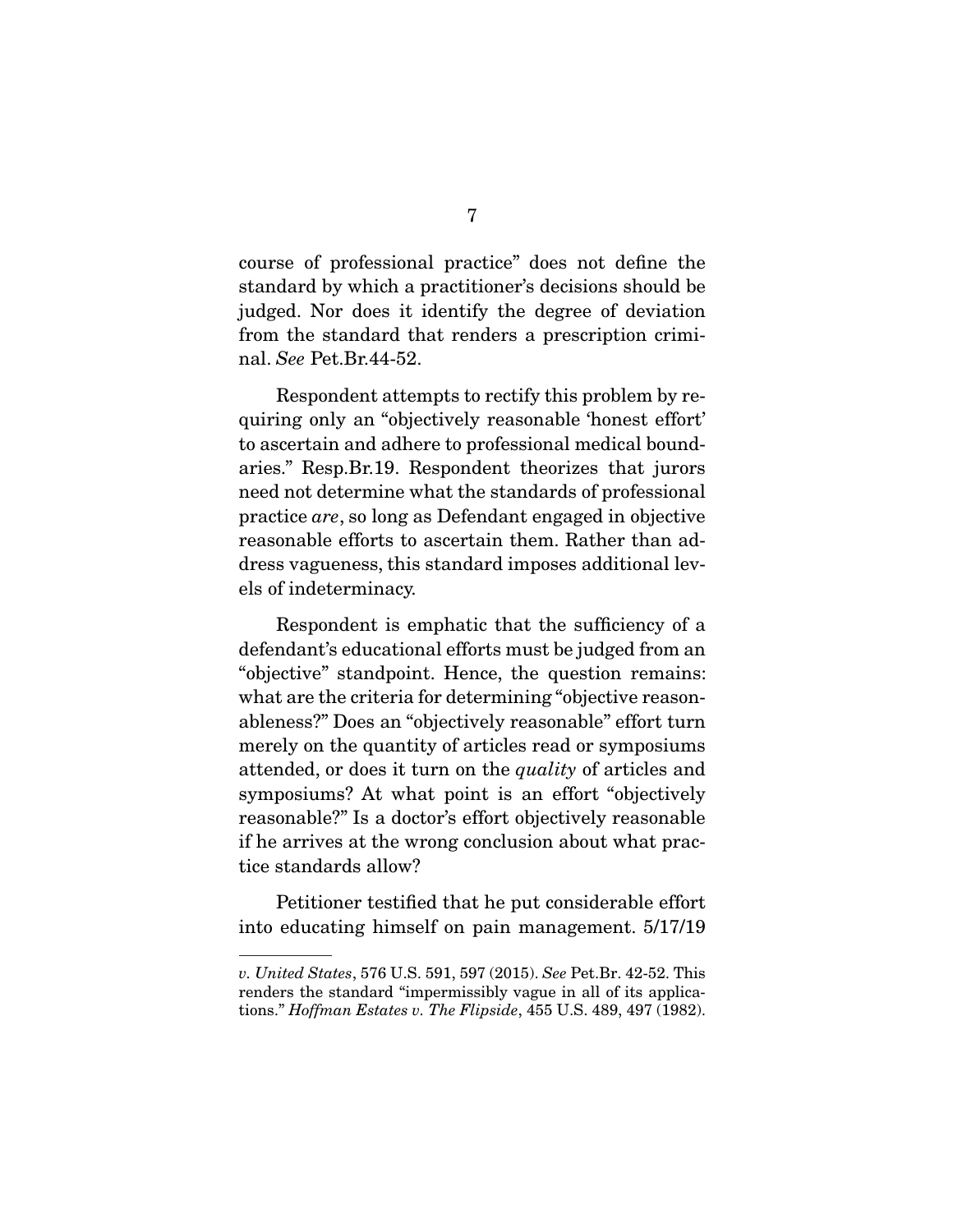Tr.43 ("I read journal articles. I joined the American Academy of Pain Management. I joined the American Academy of Pain Medicine. I did as many CME that I could do . . . I attended pain week in Las Vegas at one point to educate myself on pain practices. I must have read numerous, numerous articles by various authors on the pain management."). Attending CME's, joining professional organizations, and reading medical journals are acts that suggest a practitioner is attempting to "learn and comply with medical norms." Resp.Br.16.

 Many sources Petitioner consulted advocated aggressive opioid use in chronic pain treatment. Id. at 43- 45. This theory was not universally accepted.<sup>4</sup>  $Id$ . at 45. Therefore, he educated himself on writings of physicians advocating more restrictive opioid use with whom he ultimately disagreed. *Id*. Is Petitioner's effort at familiarizing himself with what he believed to be the best standard of care "objectively reasonable" if he reached what a jury determines to be the wrong result in assessing competing philosophies? Respondent provides no answer.

#### **B. Respondent's insistence on an objective standard does not separate criminal from apparently innocent conduct.**

 Respondent argues that "[t]he objective honesteffort standard appropriately distinguishes between innocent and guilty minds by protecting even a

<sup>4</sup> Unlike Moore, Petitioner testified that he believed his treatment methods accepted within the medical field. Tr.45.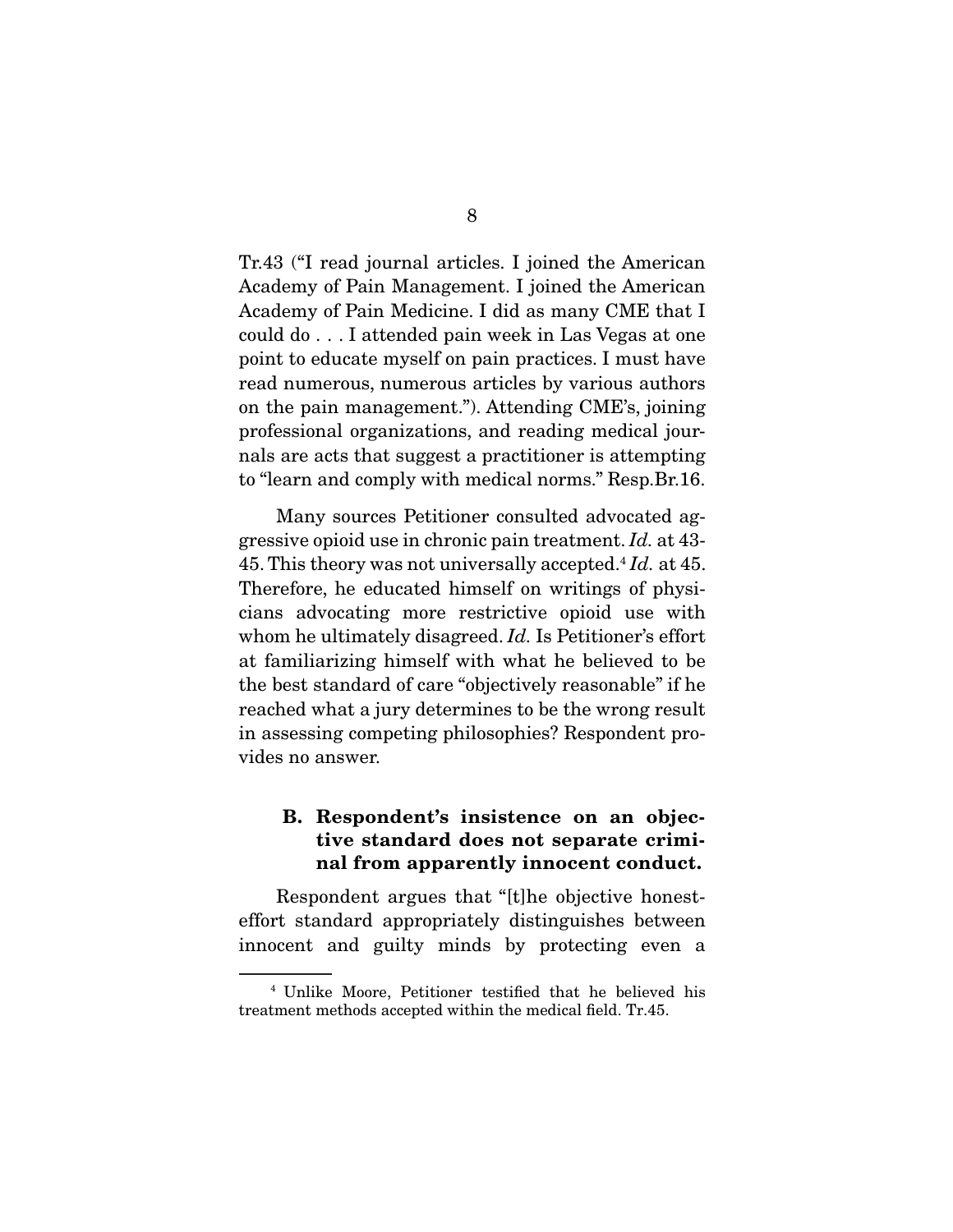physician's errors in ascertaining and acting within the bounds of professional practice—so long as he undertook the threshold step of reasonably trying to situate himself within the medical community." Resp.Br.17. Respondent claims that its standard would protect a doctor's unreasonable misunderstanding of his professional obligations, so long as he put an objectively reasonable effort into arriving at the correct result.<sup>5</sup>

 Respondent's standard does not protect the "unwary" from being ensnared, but only changes the point at which ensnarement occurs. A doctor who sincerely believed he put in sufficient effort to educate himself on the requisite standard of care would still be guilty if the jury found his effort insufficient in quantity or quality. The unwary practitioner would still be convicted for honest mistakes.

 What Respondent proposes is a standard under which a defendant might not be guilty simply because he failed to do enough to monitor his patients, but is definitionally guilty if he failed to do enough to ascertain what more he should have done. It would effectively impose strict liability on defendants who failed to correctly ascertain what educational efforts were "objectively" required of them before issuing prescriptions.

<sup>&</sup>lt;sup>5</sup> It is not clear this is true. A practitioner who reaches an unreasonable understanding of the standard's requirements has seemingly not engaged in an "objectively reasonable" effort at familiarization.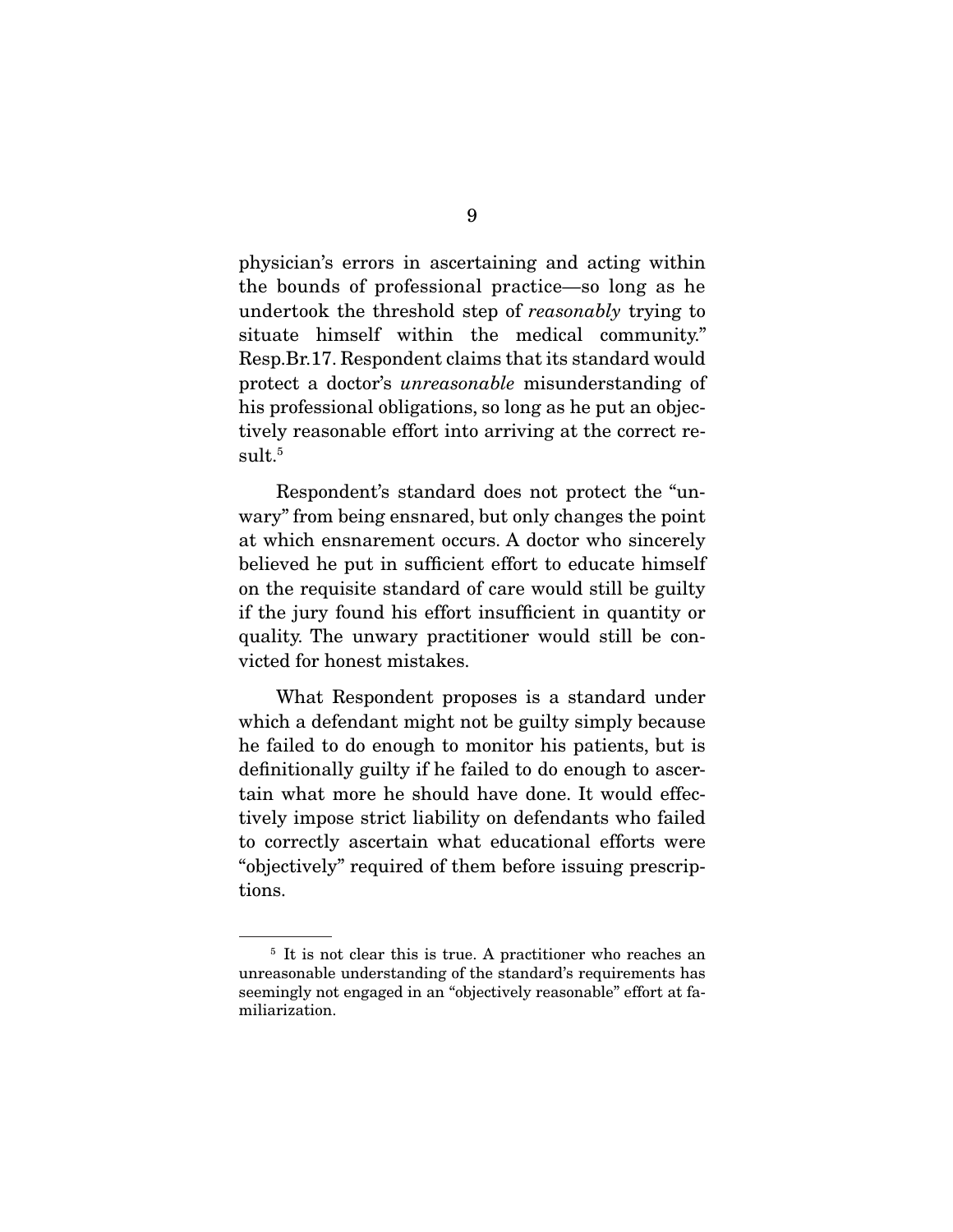To decide the reasonableness of a defendant's effort at ascertaining the correct standard, juries would have to first determine what the standard is, thereby engaging in two nebulous inquiries rather than one. Insisting that a defendant take objectively reasonable steps to ascertain an already vague standard does not solve the vagueness problem. It exacerbates it. Colautti v. Franklin, 439 U.S. 379, 395 (1979) ("This Court has long recognized that the constitutionality of a vague statutory standard is closely related to whether that standard incorporates a requirement of mens rea.").

 Petitioner presents a more elegant solution: Require proof that a defendant knew a prescription was outside the usual course of professional practice and that he intentionally acted without a legitimate medical purpose. This solves the vagueness problem, protects all unwary practitioners, and prevents the chilling effect on medical practice. Pet.Br.44-48.

#### **C. Respondent's insistence upon an objective standard is inconsistent with** *Moore* **and Harrison Act cases.**

 Respondent argues that "usual course of practice" and "legitimate medical purpose" constitute a "unitary requirement" and should be read together, imposing one standard. Resp.Br.37. In early CSA cases, courts did interpret "usual course of professional practice" in §841 as carrying the same meaning as "legitimate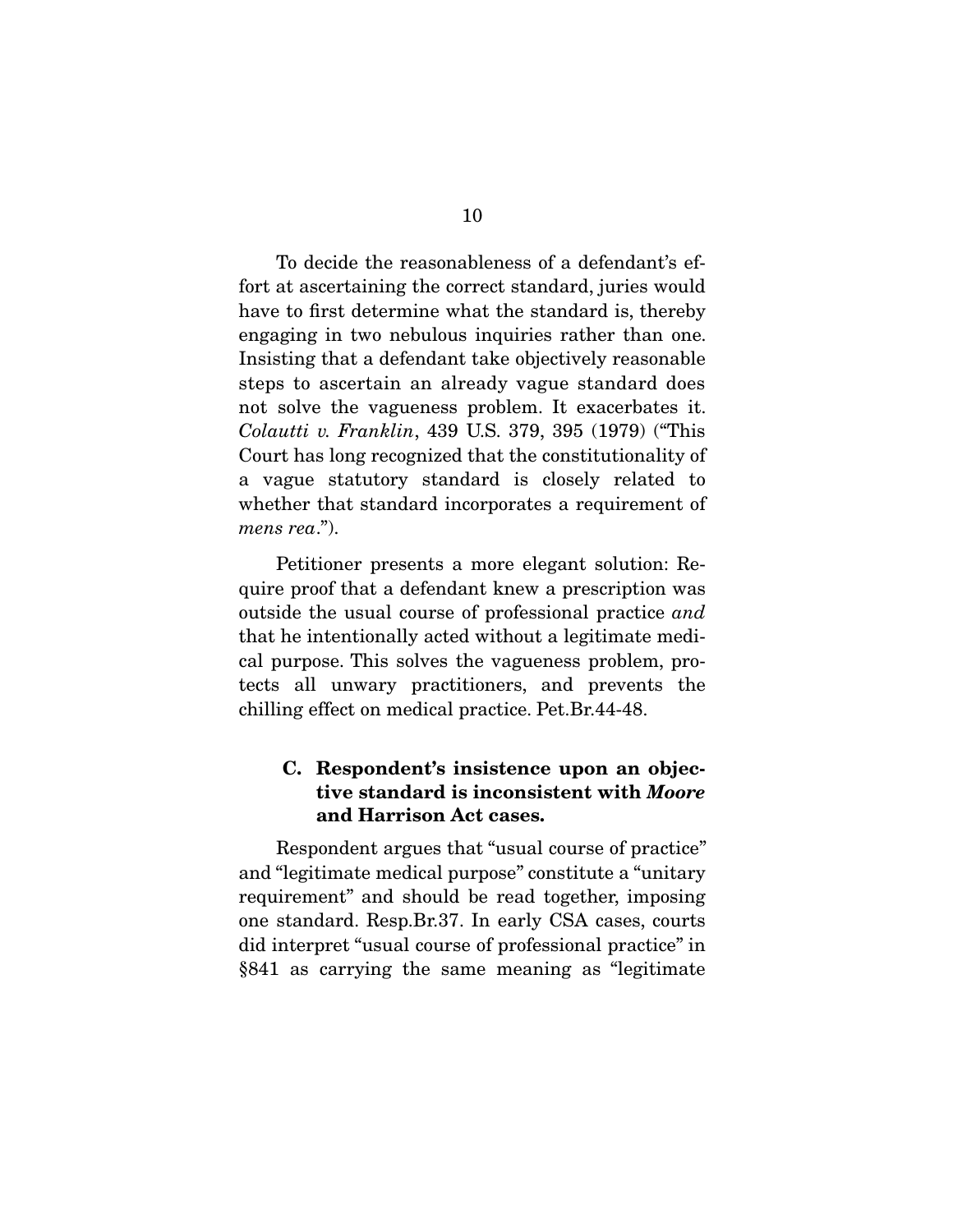medical purpose" in 21 C.F.R. §1306.04(a). See, e.g., United States v. Rosenberg, 515 F.2d 190, 197 (9th Cir.1975); United States v. Kirk, 584 F.2d 773, 784 (6th Cir.1978). However, those cases assumed the government must prove that a doctor did not believe the prescription served a legitimate medical purpose. Rosenberg at 197; United States v. Armstrong, 550 F.3d 382, 395-98 (5th Cir.2008). In contrast, Respondent repeatedly advocates a standard defined exclusively by the "objective reasonableness" of a doctor's effort to familiarize himself with the standard of care.

 Respondent argues that the "knowingly" mens rea generally required as to other elements under §841 is not required here because the words "except as authorized by this subchapter" precede the words "knowingly or intentionally." Resp.Br.24, 34. Respondent relies on United States v. Yermian, 468 U.S. 63 (1984). Yermian involved the question of whether 18 U.S.C. §1001 required proof that a defendant knew her false statement was within a federal agency's jurisdiction. This is a "jurisdictional requirement," the "primary purpose [of which] is to identify the factor that makes the false statement an appropriate subject for federal concern." Id. at 63, 68. Jurisdictional elements do not render a defendant's conduct blameworthy. Torres v. Lynch, 578 U.S. 452, 467-68 (2016). Respondent's reliance on Yermian ignores this Court's long-held presumption in favor of scienter on any element that describes the substantive "evil Congress seeks to prevent." Rehaif v.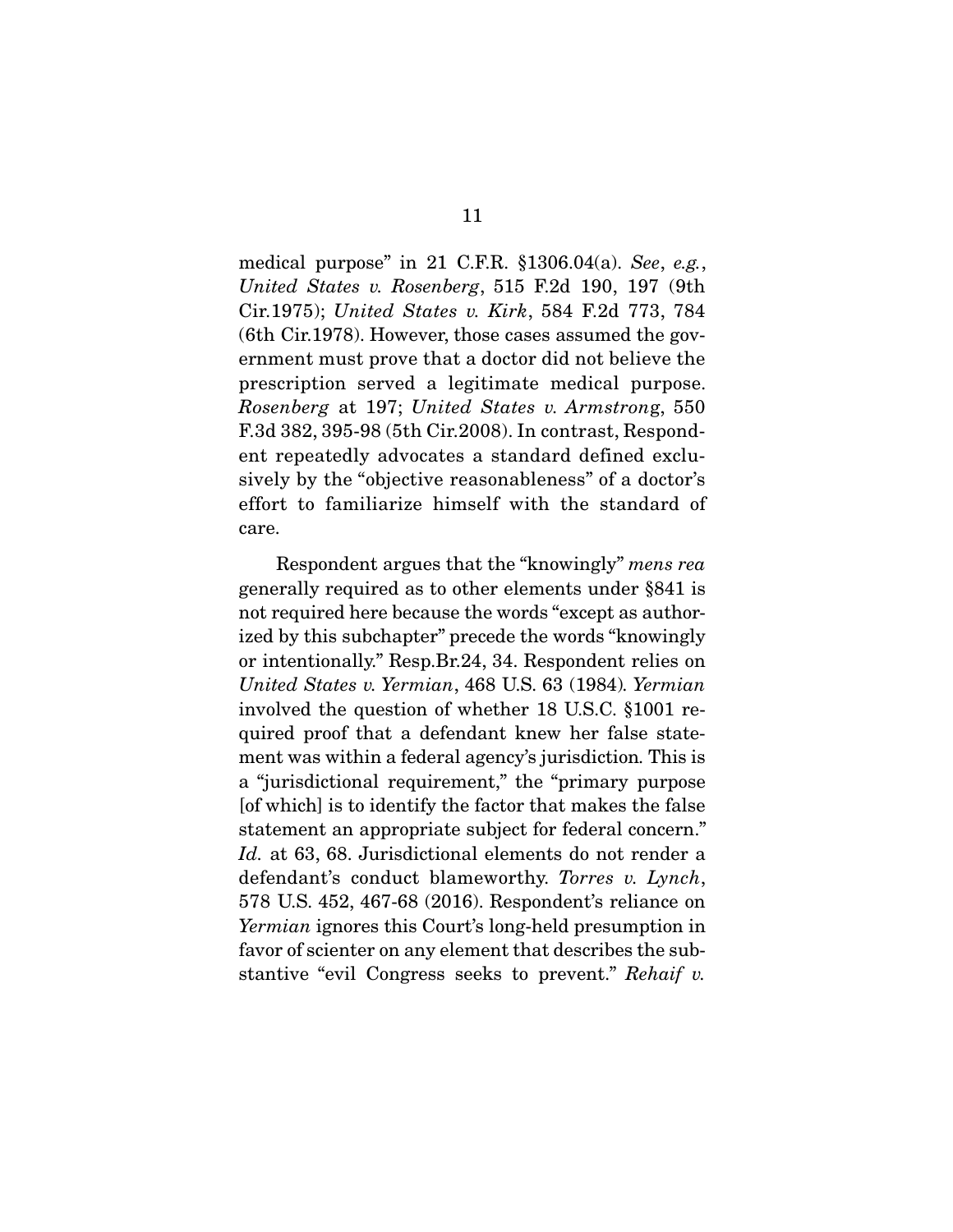United States, 139 S.Ct. 2191, 2196 (2019). The Court imposes a presumption of scienter "even where 'the most grammatical reading of the statute' does not support one." Id. at 2197; United States v. X-Citement Video, Inc., 513 U.S. 64, 68-69 (1994).

 Respondent concedes that at least some mens rea is required. Resp.Br.19 ("A physician who believes in 'good faith' that his activities fall within that standard lacks the requisite mens rea."). However, Respondent maintains that "a physician cannot have such a 'good faith' belief unless he makes some objectively reasonable 'honest effort' to ascertain and adhere to professional medical boundaries." Id.

 There is no other area of law where "good faith" is defined "objectively." Indeed, the two concepts seem mutually exclusive. Acting in good faith is a negation of a knowing or intentional mens rea. Cheek, 498 U.S. at 201. Respondent presents no reason to believe "good faith" should be defined differently for medical practitioners. If a defendant-doctor claims good-faith prescribing, the jury may examine how his practices differ from board guidelines or practices of others in the field. That information allows jurors to assess the sincerity of the doctor's purported belief that he issued prescriptions within the "usual course of practice." Id. at 203- 04. Just as in other contexts, the consideration of good faith boils down to an evaluation of the sincerity of the doctor's beliefs. By rendering the practitioner's subjective beliefs irrelevant, Respondent makes "good faith" an incoherent concept. If not referring to the sincerity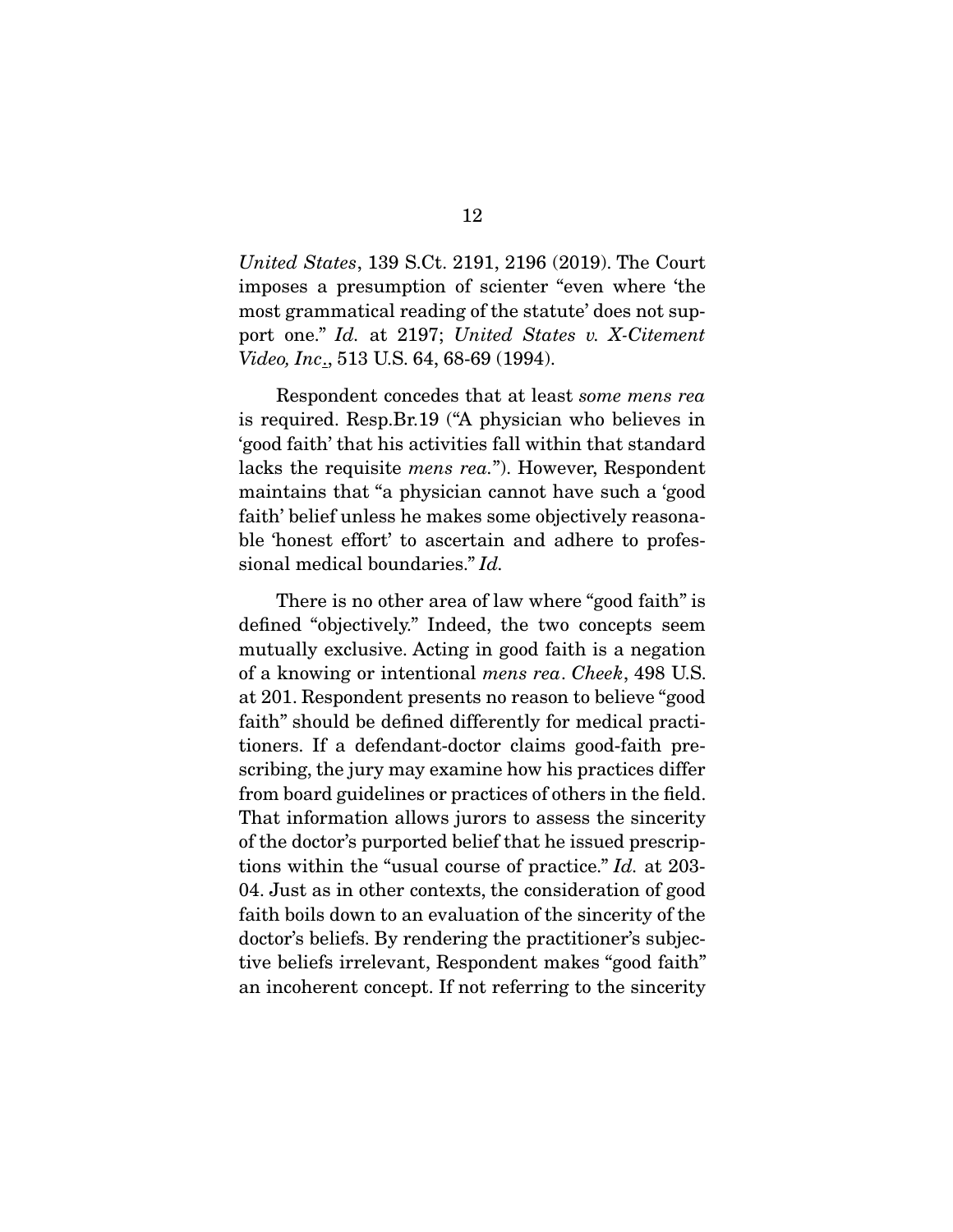of a subjective belief underlying conduct, what could good faith really refer to?

 Contrary to Respondent's assertion, neither Moore nor Harrison Act cases support its "objective" good faith standard. Resp.Br.29-33. Moore does not stand for the proposition that a defendant may be convicted for misapprehending practices "generally recognized in the United States" without reference to subjective intent. Moore testified that he knew his practices were outside the scope of what he recognized as the "particularly clear" "limits of approved treatment." United States v. Moore, 423 U.S. 122, 144 (1975).

 Nor does Moore indicate that deviation from what most doctors do is sufficient for conviction. The Court did not hold that experimentation with new theories is criminal because it deviates from practices of most doctors. Id. at 143. ("Congress understandably was concerned that the drug laws not impede legitimate research and that physicians be allowed reasonable discretion in treating patients and testing new theories."). The Court simply noted that, with respect to Moore's claimed views, "[t]he jury did not believe him." Id. Moore did not turn on an objective analysis of his efforts at ascertaining prevailing practices.

 Similarly, Harrison Act caselaw does not support a purely objective standard. In United States v. Behrman, 258 U.S. 280, 286 (1922), the Court upheld the sufficiency of an indictment where the defendant distributed narcotics to an addict "known by the defendant to be so addicted." Id. Behrman suggested that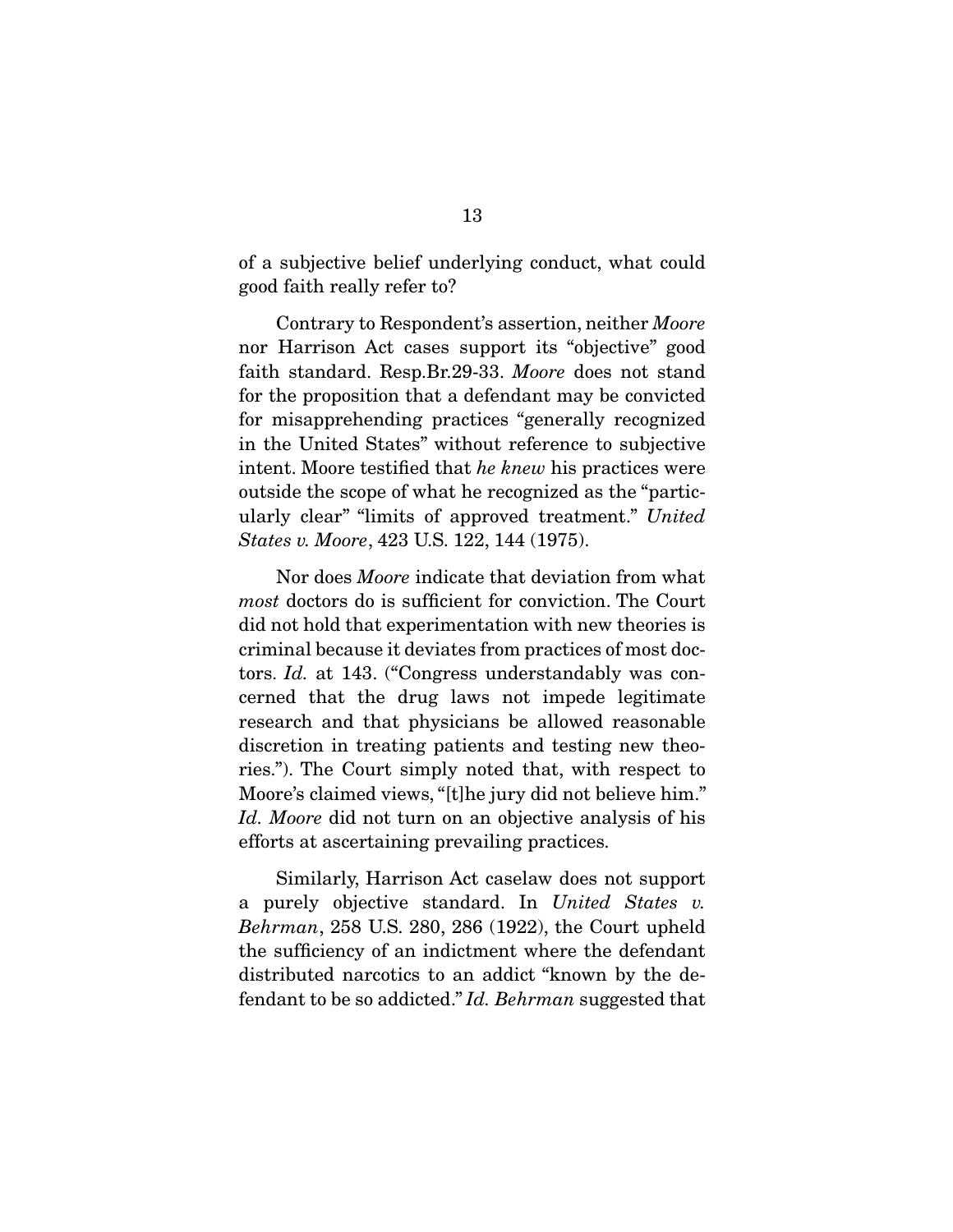treating an addict with narcotics was, definitionally, not legitimate medical practice. However, Behrman was modified in Linder v. United States, 268 U.S. 5, 22 (1925) and Boyd v. United States, 271 U.S. 104, 107 (1926).

In *Linder*, the Court clarified that *Behrman* "related to definitely alleged facts and must be so understood. The enormous quantity of drugs ordered . . . without explanation, seemed enough . . . to exclude the idea of bona fide professional action." 268 U.S. at 22. The allegations in *Linder* involved smaller prescriptions. The Court concluded that those allegations were insufficient to "question the doctor's good faith" because "[t]he facts disclosed indicate no conscious design to violate the law." Id. at 17.

Boyd provided further clarification. The instructions in Boyd indicated that "good faith" must be determined by evaluating "whether or not the defendant in prescribing morphine to his patients was honestly seeking to cure them of the morphine habit. . . . It is not necessary for the jury to believe that defendant's treatment would cure the morphine habit, but it is sufficient if defendant honestly believed his remedy was a cure." Boyd, 271 U.S. at 105. The Court noted this instruction was "in accord with what [it] said in *Linder.*" Id. at 107. The Court agreed it was problematic to instruct jurors that Defendant could not "issue prescriptions to a known addict 'for amounts of morphine for a great number of doses, more than was sufficient for the necessity of any one particular administration.'"  $Id$ . However, the Court found this instructional error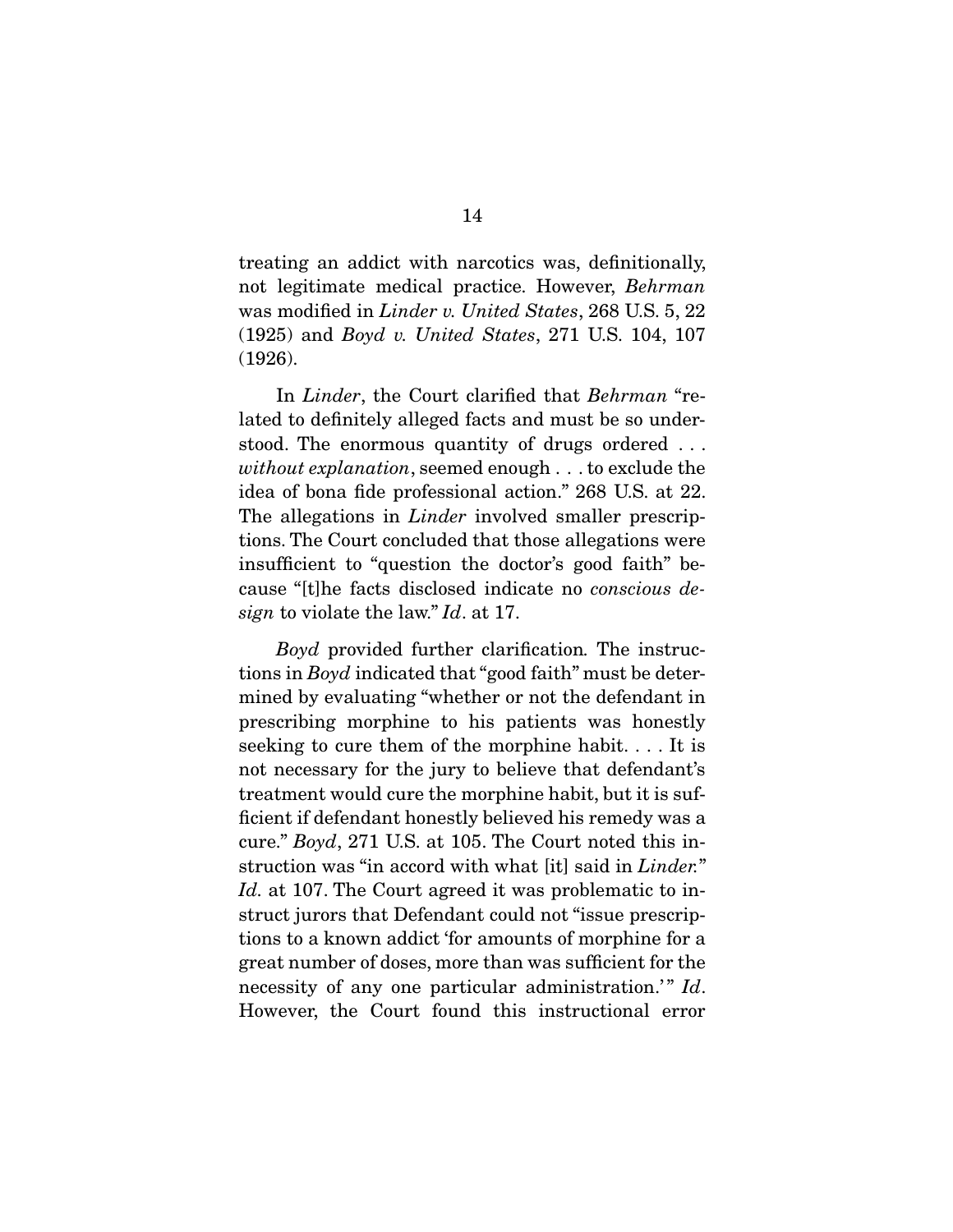remedied by other language indicating that Defendant's lack of intent to cure a morphine habit was essential to guilt. Id.

After *Boyd* and *Linder*, courts generally found that guilt under the Harrison Act turned on whether a practitioner's subjective intent was to prescribe for the treatment of a medical condition. Pet.Br.38-39. None of the early CSA or Harrison Act cases include language suggesting that guilt turns on the sufficiency of a practitioner's efforts to educate himself on medical guidelines.

#### **II. Petitioner Is Not Arguing For A Radical Standard Allowing Defendants To Define Practice Standards For Themselves.**

 Petitioner never advocated any standard that allows every doctor to define, for himself, the usual course of professional practice. Resp.Br.33. Nor does Petitioner argue for a subjective definition of "usual course of practice." Rather, Petitioner takes the unremarkable position of arguing for a subjective definition of good faith. Criminal statutes are presumed to include a mens rea requirement for each element that renders a defendant's conduct blameworthy. If the act rendering the practitioner blameworthy is prescribing outside of what the "usual course" of medical practice allows, then there must be a subjective scienter requirement with respect to that act.

 This no more imposes a subjective standard for determining what the "usual course of professional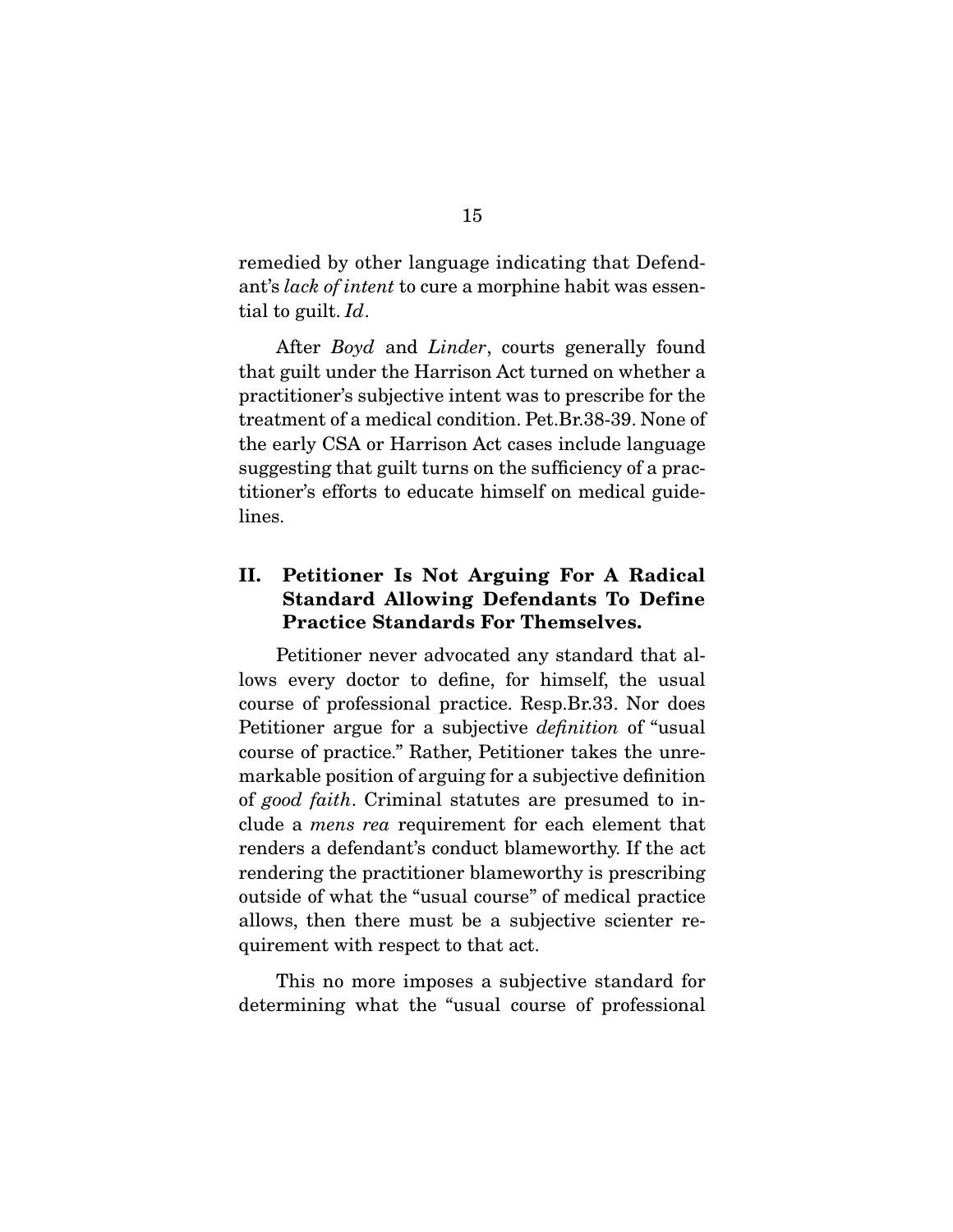practice" is than the requirement that the government prove a defendant knowingly distributed "a controlled substance" renders the question of whether a thing constitutes a "controlled substance" subjective. Under 18 U.S.C. §1001, perjury requires the government to prove that the defendant knew the charged statement was false. No one claims that, as a result, the question of whether a statement is true becomes subjective.

 Petitioner is not arguing for a standard that makes conviction impossible or allows issuance of prescriptions a practitioner knows to be improper. If a doctor testifies that he believes appropriate treatment includes issuing prescriptions that are vastly out of step with objective medical norms, jurors may consider that in determining whether writing these prescriptions represented the defendant's honest mistake or an after-the-fact justification. Cheek, 498 U.S. at 203-04. The further the deviation from the standards and norms accepted in the medical community, the more likely the defendant is deviating intentionally.

 Tellingly, Respondent's brief is rife with language that implicitly acknowledges the need for a finding of intent. Resp.Br.42. ("Honest-effort criminal standard . . . allows for criminal conviction only where a doctor's lack of reasonable steps to accord with accepted medical practice show that he has decided to no longer to act recognizably as a doctor.").  $Id.$  at 35  $($ " . . . doctor cannot claim an innocent mind when he opts to remain ignorant of medical conventions or deems himself above them."); Id. ("The objective aspect of the inquiry simply looks to the broader picture of a physician's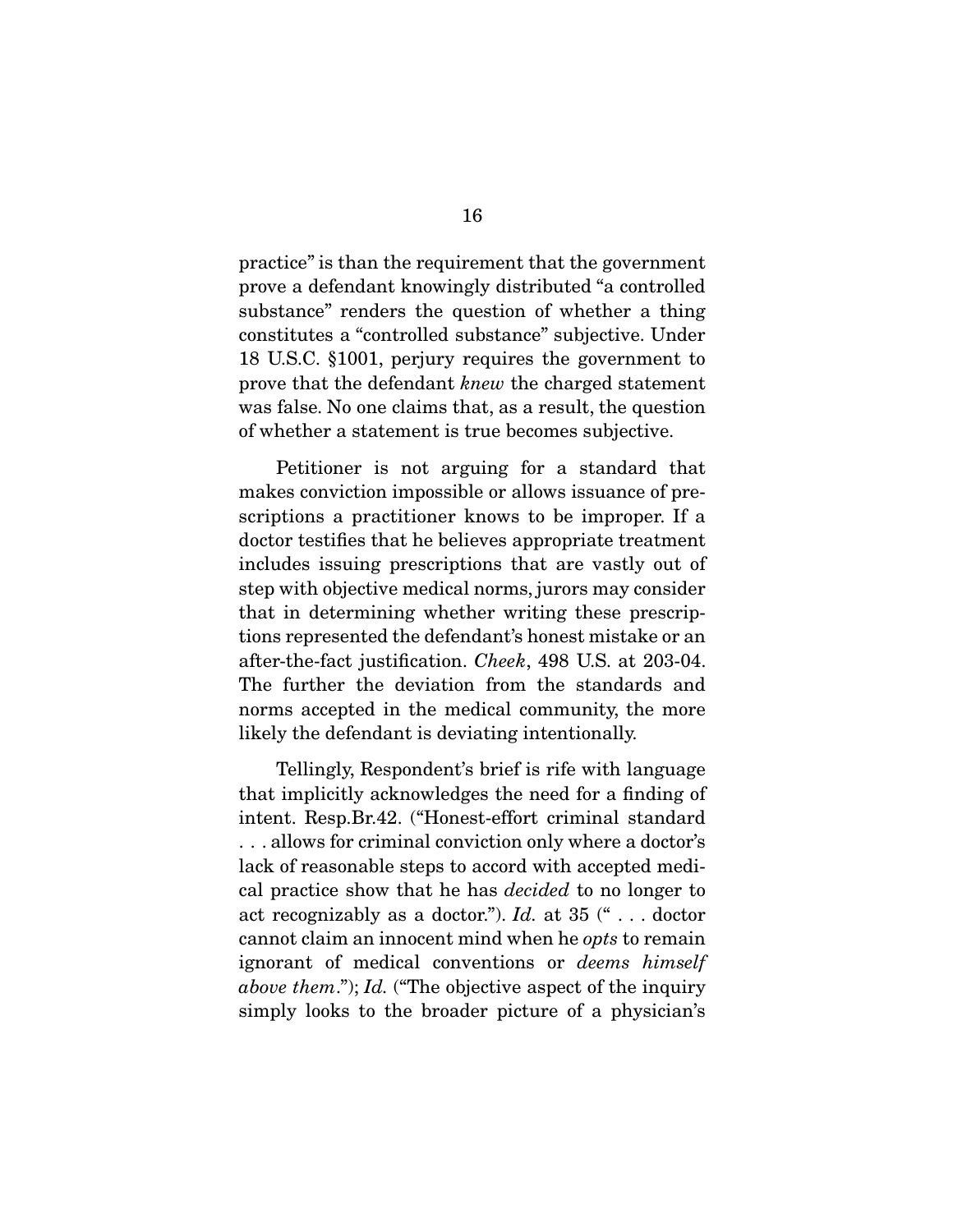decisions, including the point . . . at which he came to the view that he could ignore or disregard the terms of his DEA registration."); Id. at 26 ("When his *choice to* remain ignorant or altogether disregard medical norms leads him to drug distribution . . . he is not plausibly practicing medicine—or even looking to do so."); Id. ("Physician who does not even try to issue his prescriptions 'for a legitimate medical purpose' . . . has either decided not to educate himself about current medicine ... or actually knows about it yet has decided that his own idiosyncratic view of 'medicine' is all that matters.").

 If Respondent's standard is meant to address the underlying question of whether a defendant intends to practice bona fide medicine or intends to act as a drug dealer, there is a simpler means of doing so: ask the jury that question. Practitioners without credible justifications for deviating far outside the standard of care will have a difficult time convincing jurors of their sincerity.

#### **III. Because It Entirely Disregards A Prescription's Purpose, Respondent's Standard Is Inconsistent With The Purpose Of The CSA**

 The CSA's purpose is to prevent diversion of controlled substances from legitimate to illegitimate channels. Gonzales v. Oregon, 546 U.S. 243, 250 (2006). The CSA was explicitly not intended to regulate or control the manner of medical practice. 21 U.S.C.  $\S 823(g)(2)(H)(i)$ . The CSA regulates medical practice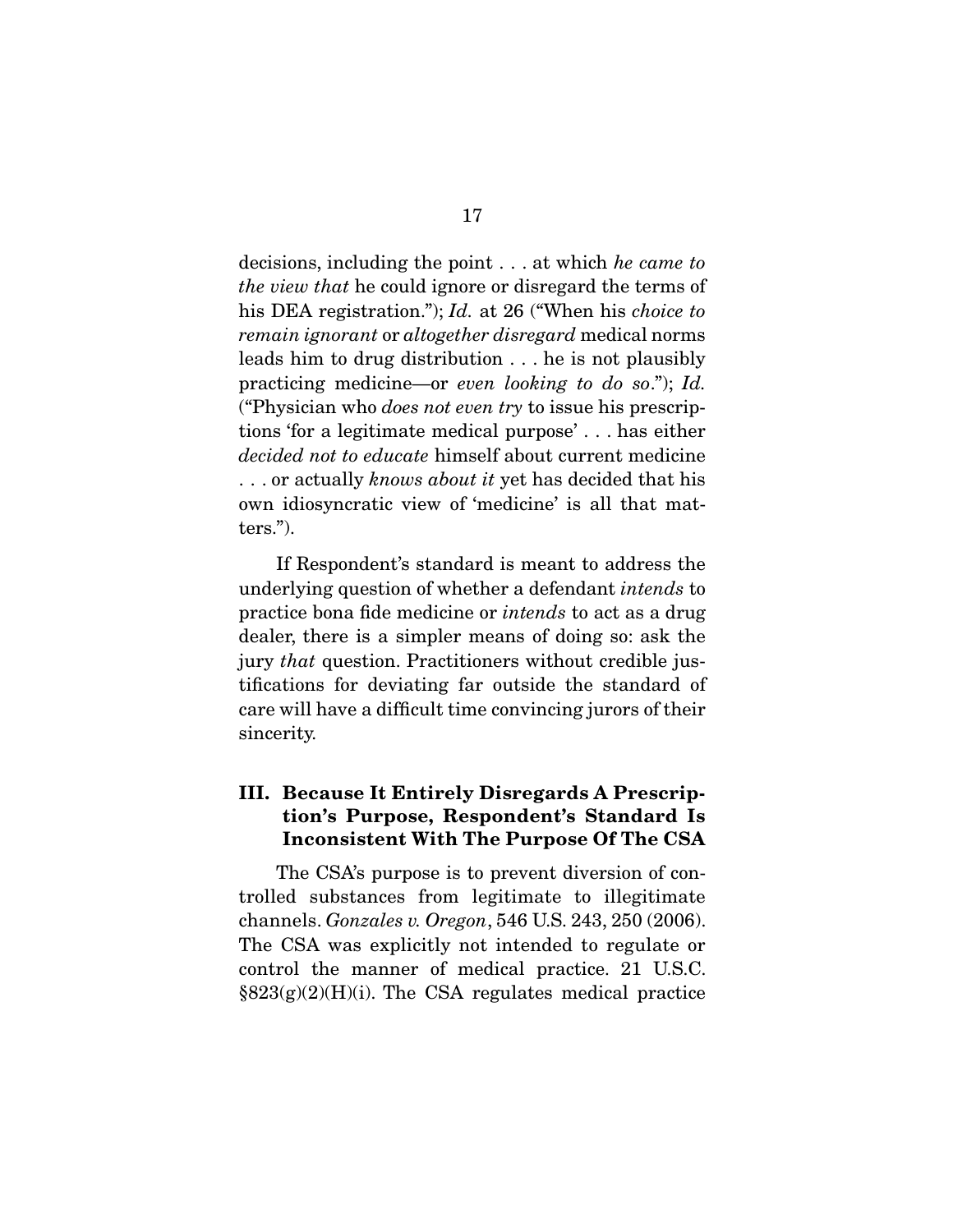"only insofar as it bars doctors from using their prescription-writing powers as a means to engage in illicit drug dealing and trafficking as conventionally understood." Gonzales, 546 U.S. at 269-70.

 As currently interpreted by the circuits, "usual course of professional practice" is directed at evaluating the methods by which a prescription is issued. Respondent's standard asks if a practitioner put "objectively reasonable" efforts into ascertaining what the "usual course" requires. Neither Respondent's standard, nor the circuits' interpretation of "usual course," addresses the specific evil Congress sought to prevent.

 Even where a doctor completely fails to engage in any monitoring of his patients, if a patient is using their prescriptions to treat a legitimate condition, then those medications remain within the legitimate distribution chain. Those drugs are not being abused or diverted—regardless of whether the prescriptions were issued "in accordance with generally accepted standards of practice." Nothing in the CSA suggests Congress sought to mandate physicians' educational requirements. The crime here is not being an underqualified physician; the crime is knowingly facilitating the diversion of medication. If there is no diversion or abuse, the evil Congress sought to prevent has not obtained. Conversely, if a patient is diverting or abusing, but a practitioner is unaware, he lacks the knowing mens rea that this Court presumes criminal statutes to require. Rehaif, 139 S.Ct. at 2195.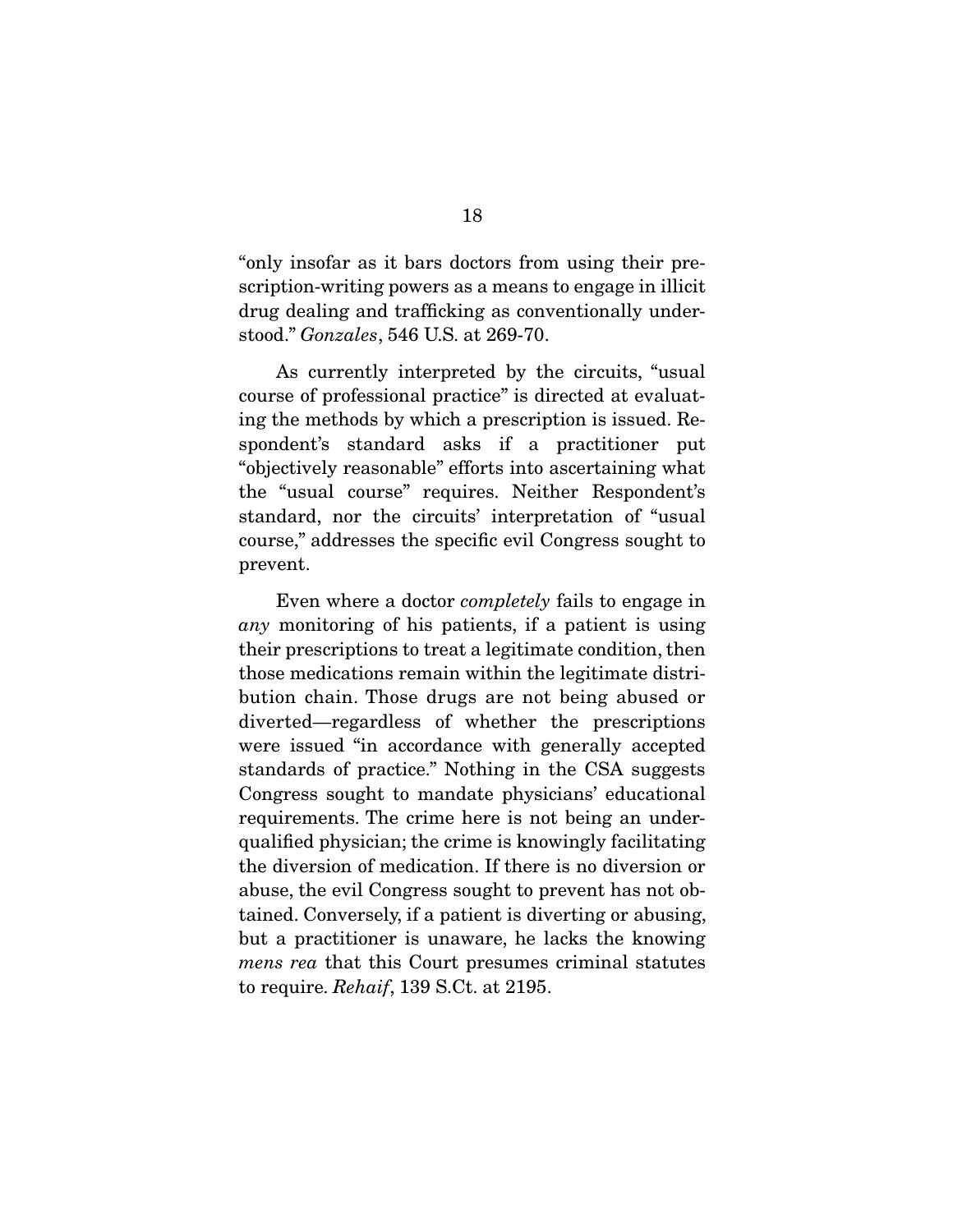In the absence of some finding that a medical practitioner knowingly issued a prescription for other than a "legitimate medical purpose," neither a doctor who fails to educate himself on the proper practices, nor a doctor who deviates from the standard of care, is "drug dealing as conventionally understood." Gonzales, 546 at 269-70 ("Beyond this, however, the statute manifests no intent to regulate the practice of medicine generally."). To ensure the conviction of only practitioners whose conduct was meant to be criminalized by the CSA, juries must be instructed that a conviction requires both a finding that a prescription was knowingly issued outside the usual course of practice and knowingly issued for no legitimate medical purpose.

 Respondent argues that requiring proof that a defendant acted without a legitimate medical purpose is inconsistent with the language and intent of §1306.04. Resp.Br.37-38. However, the question is not the intent of the attorney general who crafted the CFR, but rather the intent of Congress. Congress did not delegate the power to define medical practice. Gonzales, 546 U.S. at 257 ("the question here is not the meaning of the regulation but the meaning of the statute"). It certainly did not provide an "intelligible principle" guiding the delegation of that power. United States v. Touby, 500 U.S. 160, 166 (1991). The question is not how best to define "medical practice" or how the attorney general would prefer it be defined. United States v. Nichols, 784 F.3d 666, 668 (10th Cir.2015) (Gorsuch, J., dissenting) ("If the separation of powers means anything, it must mean that the prosecutor isn't allowed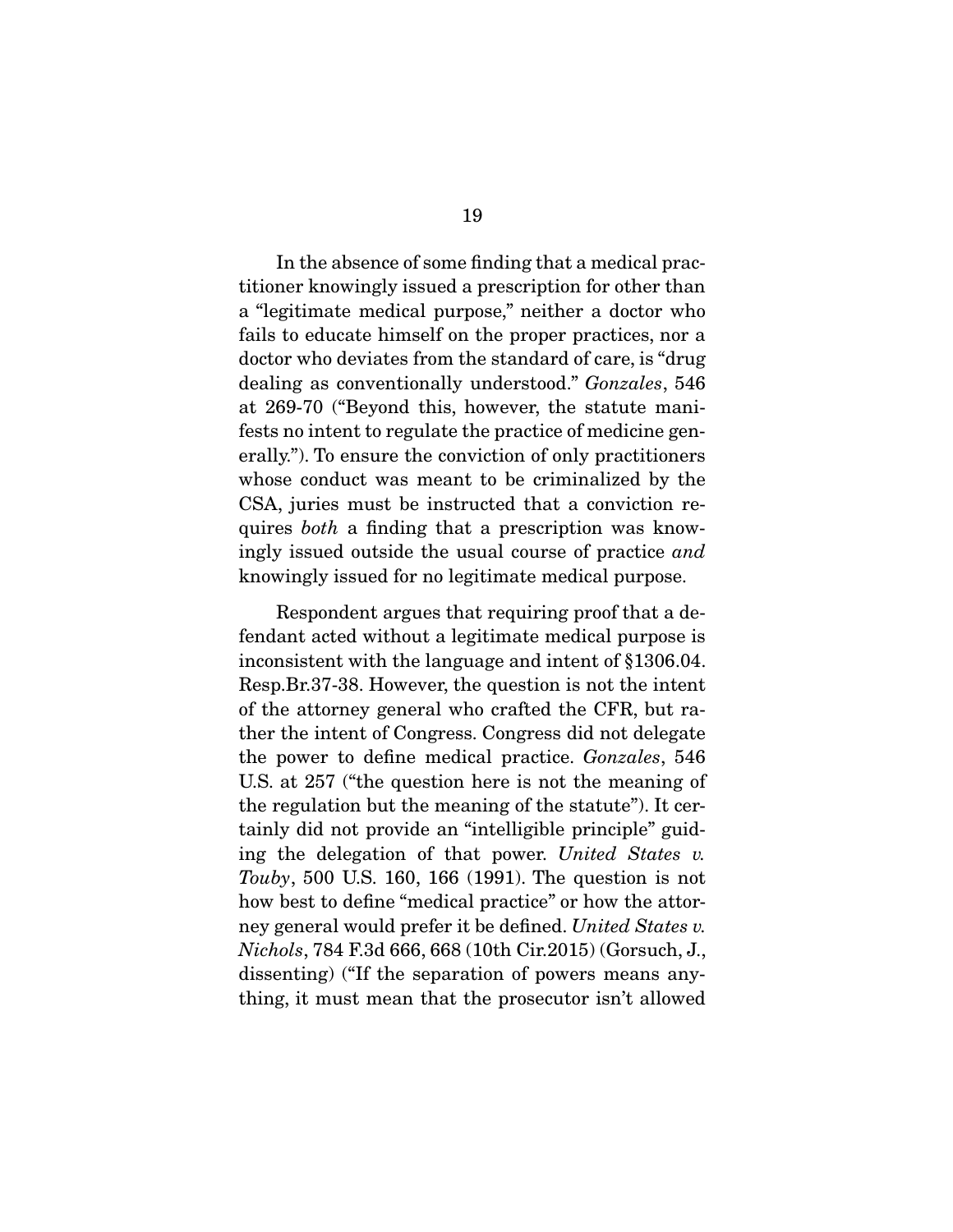to define the crimes he gets to enforce."). The question is whether Congress, in enacting the CSA, clearly intended to subject medical practitioners to decades in prison based on strict liability.

#### **IV. Even Under Respondent's Standard, Reversal Is Necessary Because It Is Inconsistent With The Tenth Circuit's Holding And The Instructions In Petitioner's Case.**

 The Tenth Circuit explicitly held that no mens rea whatsoever attaches to the "usual course of professional practice." JA542. A doctor who fails to grasp the extent of his obligations under the duty of care is strictly liable. Respondent does not defend that position. Respondent acknowledges that a defendant should not be convicted for even *unreasonable* mistakes. Resp.Br.35, 36, 39.

 Respondent also proposes a meaning of "usual course of professional practice" that differs dramatically from the Tenth Circuit's. The Tenth Circuit held that "usual course of professional practice" is distinct from "legitimate medical purpose." The latter looks to the subjective intent of the physician; the former involves a doctor's "objective" adherence to the "standard of care." JA545. Respondent, by contrast, proposes a single standard that defines "the usual course of professional practice," not by whether the defendant objectively adheres to the standard of care, but rather by whether he makes an "objectively reasonable effort" to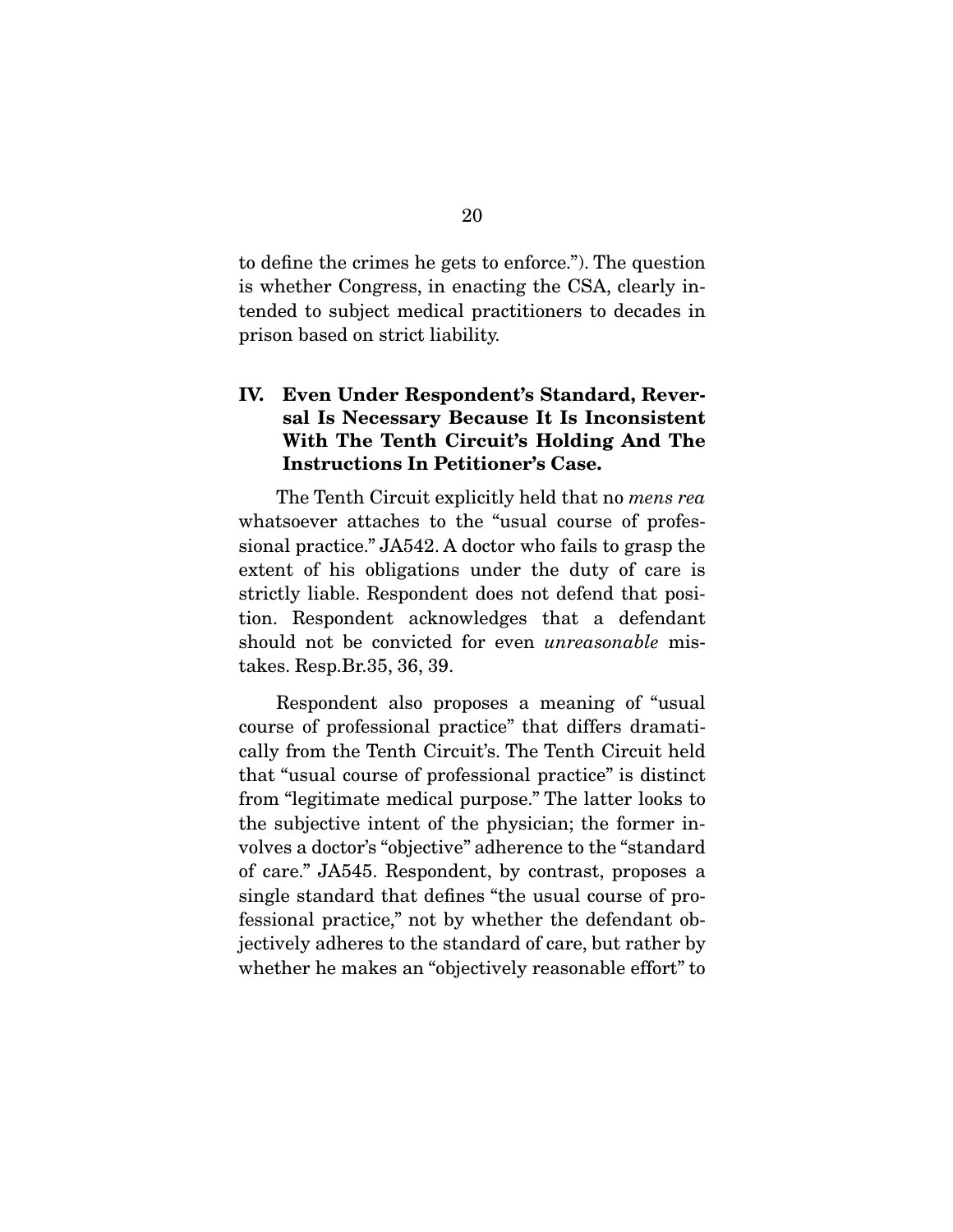"place himself in accord with 'accepted medical practice.'" Resp.Br.42.

 Respondent's standard cannot be derived from the jury instructions in Petitioner's case. Those instructions required that the defendant issue the prescriptions "in accordance with generally recognized and accepted standards of practice." JA538. According to the Tenth Circuit, this language is intended to link the "usual course of professional practice" to the "standard of care." JA545. Respondent's standard requires far more than a simple failure to issue prescriptions "in accordance with generally recognized and accepted standards of practice." JA537-38. It requires the defendant to elevate "his own notions of medical practice to the point where other doctors would not describe them as such." Resp.Br.36.

 The instructions issued in Petitioner's case did not include any language suggesting that good faith turns on a doctor's "reasonable effort to familiarize himself with professional standards." Resp.Br.17.

The instructions stated:

 'Good faith' connotes an attempt to act in accordance with what a reasonable physician should believe to be proper medical practice.

 The good faith defense requires the jury to determine whether Defendant . . . acted in an honest effort to prescribe for patients' medical conditions in accordance with generally recognized and accepted standards of practice."

JA537-38.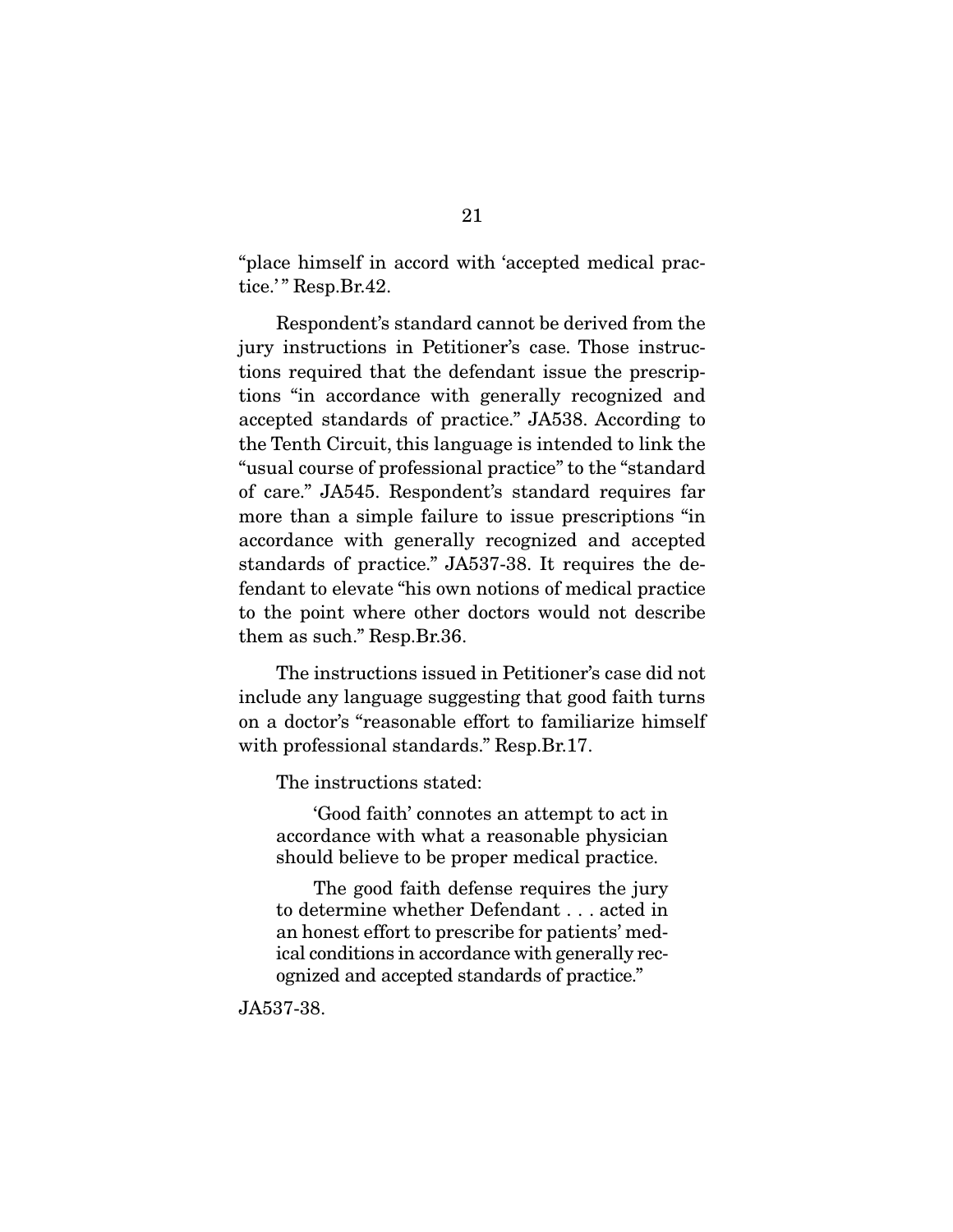Unlike Respondent's standard, this instruction did not allow Petitioner to make mistakes in assessing what constitutes "proper medical practice." Regardless of how much honest effort a defendant-practitioner puts into educating himself about the appropriate standards, he is guilty under these instructions if he arrives at a conclusion that differs from "what a reasonable physician should believe to be proper medical practice."  $Id$ .<sup>6</sup>

 Respondent and the Tenth Circuit make much of the word "attempt" in these instructions. JA545 ("The district court instructed that Dr. Kahn need only 'attempt' to act reasonably"); Resp.Br.15. This argument ignores what the jury instructions actually state a practitioner must attempt to do. The instructions do not require that a defendant merely "attempt to act reasonably." Nor do they require that a doctor attempt to act within what he honestly believes to be the scope practice. Rather, the instructions require that a defendant attempt to act in accordance with what a "reasonable physician should believe" to be "proper medical practice." JA537-38.

 The problem is that the instructions defined good faith as a doctor attempting to act in conformity, not

<sup>6</sup> At trial, Ruan proposed an instruction with almost identical language. Ruan JA102 ("[Good faith] means that the Defendant acted in accordance with what he reasonably believed to be proper medical practice."). Ruan's brief indicates that this is a minimally sufficient standard. Ruan.Br.47. Petitioner wholly disagrees. Good faith definitions employing standards of objective reasonableness always permit conviction for honest mistakes.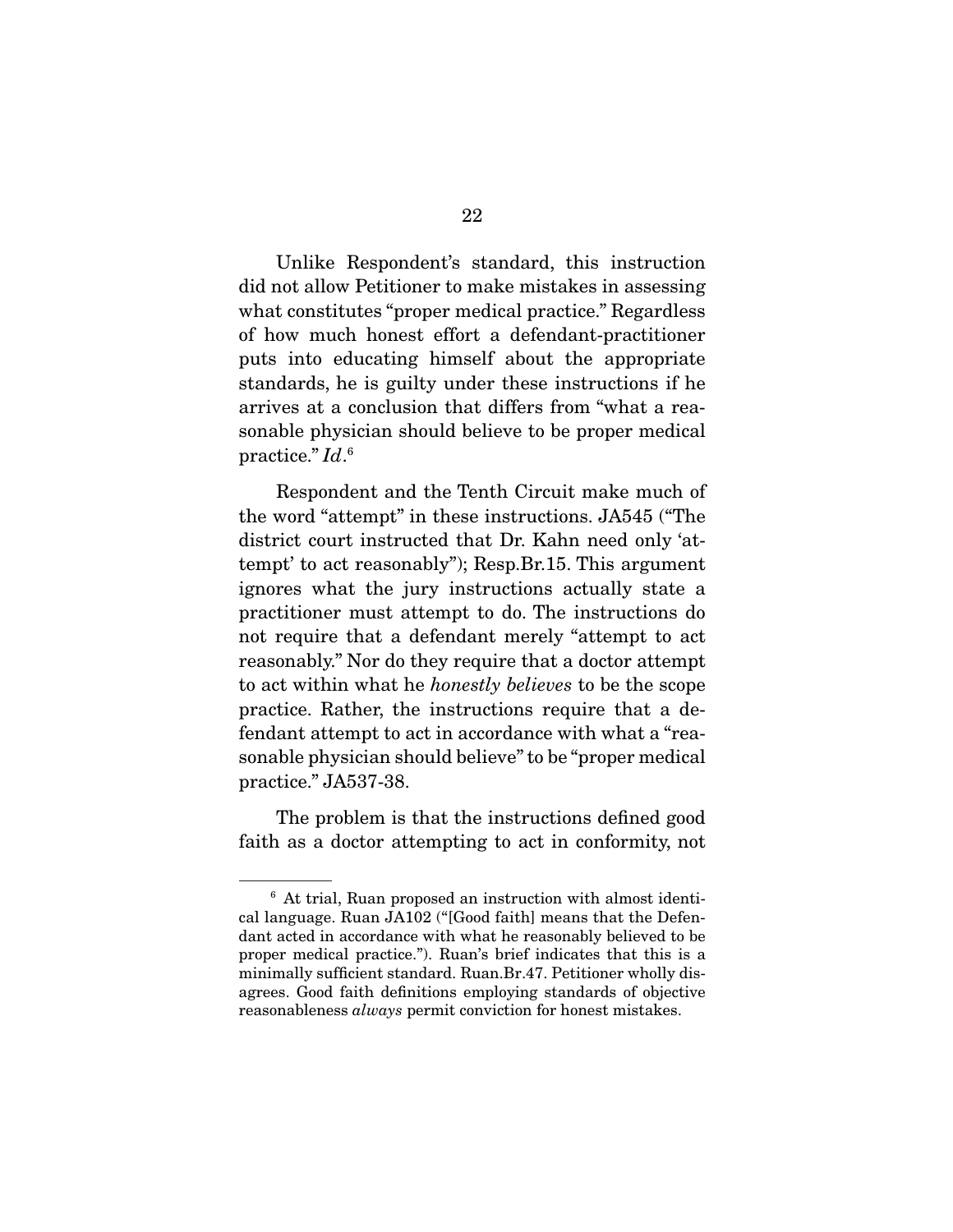with what he honestly believed proper practice to be, but with what he objectively should have believed it to be. If his sincere belief about what the standards require differed from what it objectively should have been, then he could not possibly attempt to conform his conduct to the correct standard. It is impossible to attempt to conform one's conduct to a requirement that he does not believe exists. These instructions render anyone who is sincerely mistaken about what the medical practice standards allow strictly liable for drug trafficking.

 If honest mistakes are permitted under these jury instructions, they could only be mistakes in *applica*tion of the standard, not mistakes in determining what the standard allows. Respondent claims that a doctor cannot be convicted for making an error in "ascertaining . . . the bounds of professional practice" so long as he put an "objectively reasonable" effort into ascertaining those bounds. Resp.Br.17. That is not what the instructions said. These instructions did not provide a defense for every practitioner who honestly attempts to arrive at a correct understanding of his obligations. Rather, they provide a defense only if he attempts to conform his behavior to what the jury determines he "should have believed" to be the correct standard of care. An honest error in ascertaining what he "should believe" about this standard results in an automatic finding of guilt.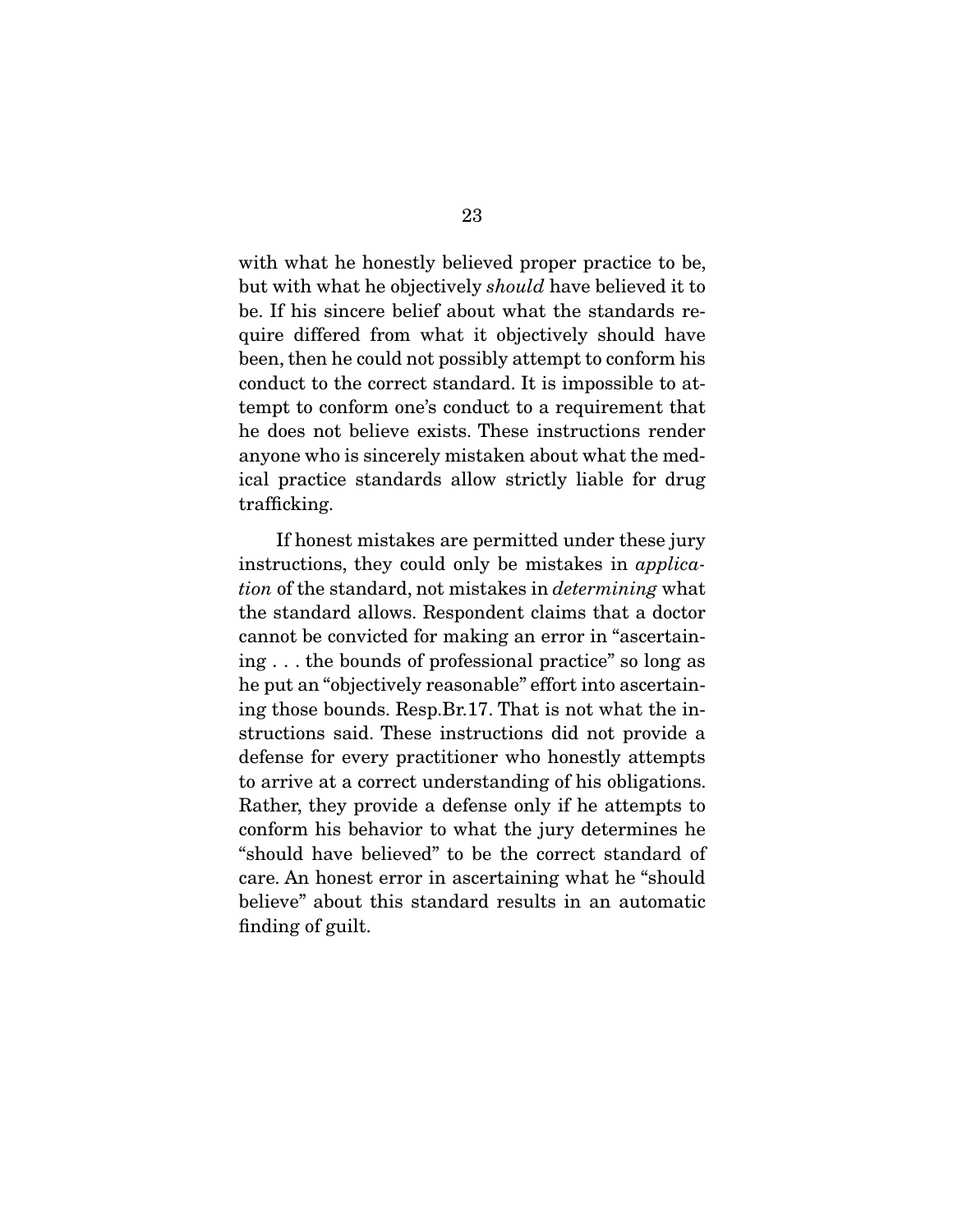Respondent claims that any instructional error was harmless.7 This Court generally does not address harmless error in the first instance. Rehaif, 139 S.Ct. at 2200. However, in this case, Respondent cannot possibly establish harmlessness.

 If this Court agrees with Petitioner on the underlying issues, the jury instructions misstated not only the mens rea, but also the actus reus. The instructions in Petitioner's case required conviction if the charged prescriptions were not within the scope of what "a reasonable physician should believe" to be proper medical practice. JA537-38. At best, this applies a negligence mens rea. This is inconsistent with the required knowing or intentional mens rea.

The *actus reus* is wrong because the jury instructions limited good faith to a doctor acting in accordance with "generally recognized and accepted standards of practice." Id. Jurors were not required to determine whether the charged prescriptions were issued for a legitimate medical purpose. Even under Respondent's standard, the instructions got the act element wrong. Under Respondent's standard, the act criminalized is failure to conduct sufficient research to familiarize

<sup>7</sup> Respondent argues that the district court did not abuse its discretion in denying Petitioner's jury instructions because they were incorrectly phrased in the conjunctive. Resp.Br.46-47. However, Petitioner proposed instructions in the conjunctive to preserve the issue, acknowledging that, under Tenth Circuit law, the instructions must be in the disjunctive. R.729 at 17. He also argued that "in compliance with generally recognized and accepted standards of medical practice" be excised from the instructions. R.729 at 19-20.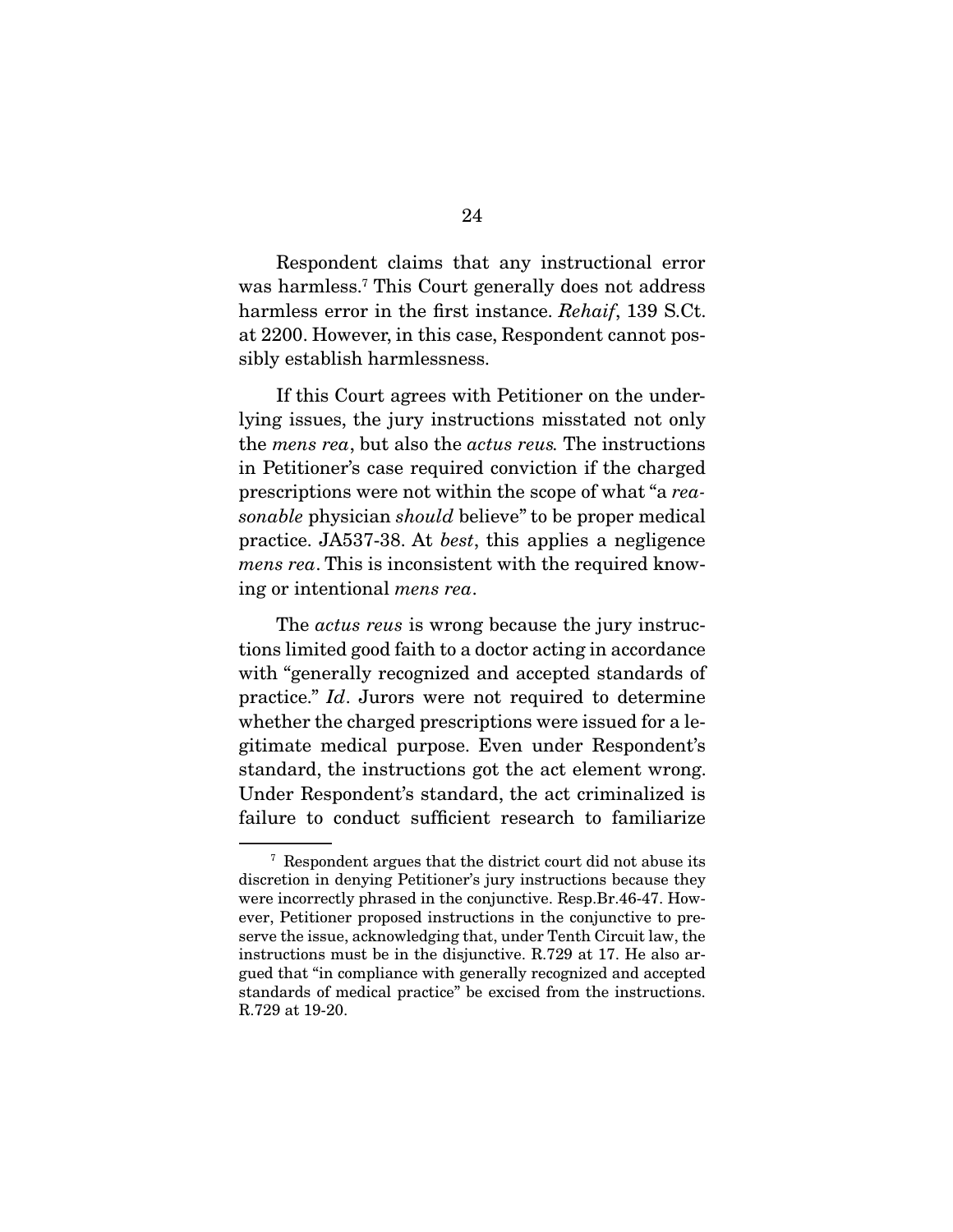oneself with the standard of care before prescribing, not issuing a prescription that is simply not accord with recognized practices. Under every standard, the instructions incorrectly stated the actus reus.

 Respondent argues that evidence of guilt is overwhelming. Petitioner disagrees. However, even if the government's case were particularly strong, the harmless error inquiry asks not whether an appellate court believes the defendant guilty, but whether Respondent can prove the error "did not contribute to the verdict obtained." Chapman v. California, 386 U.S. 18, 24 (1967).

 In undertaking harmless-error analysis "it is not the [reviewing] court's function . . . to speculate upon probable reconviction and decide according to how the speculation comes out." Kotteakos v. United States, 328 U.S. 750, 763 (1946). The question is not whether this Court would convict under the correct standard, but whether the government can prove beyond a reasonable doubt that the jury's verdict was unimpacted by instructional error.

 If the instructions incorrectly defined both the act and the mental state required for conviction, it is hard to see what can be salvaged from the verdict. This is not a case where the jury's findings so "conclusively establish intent, so that no rational jury could find that the defendant committed the relevant criminal act but did not *intend* to cause injury." Rose v. Clark, 478 U.S. 570, 580-81 (1986). Under the facts of this case, there is simply "no way of knowing here whether the jury's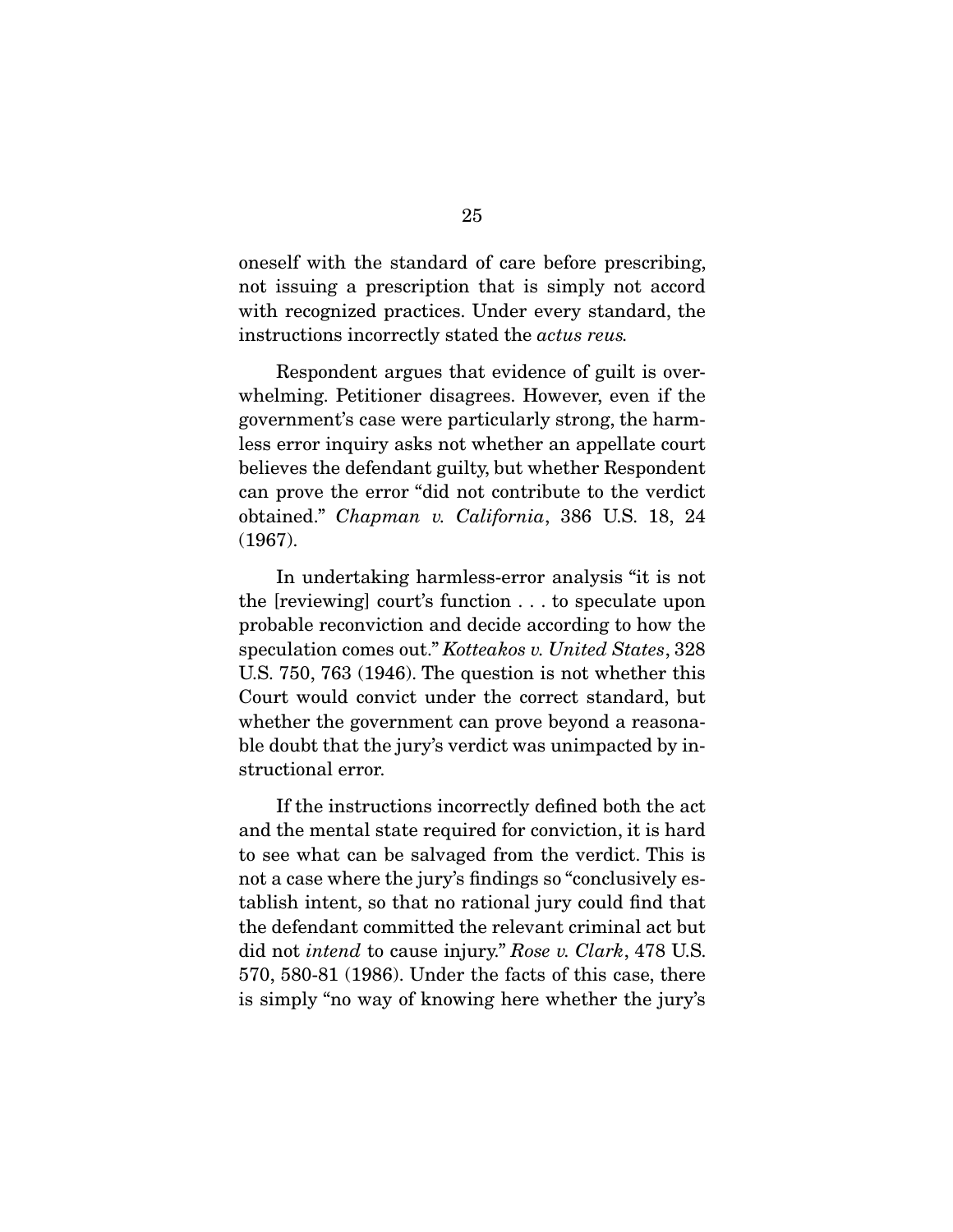verdict was based on facts within the condemned instructions." Carpenters v. United States, 330 U.S. 395, 408-09 (1947) ("For a judge may not direct a verdict of guilty no matter how conclusive the evidence. . . . A failure to charge correctly is not harmless, since the verdict might have resulted from the incorrect instruction.").

 It is one thing to say that an isolated omitted element can be harmless in the face of "uncontroverted" and "incontrovertible" evidence. Neder v. United States, 527 U.S. 1, 18 (1999). That is quite different from a situation where both the act and intent necessary to convict were incorrectly defined. Harmless error does not permit an appellate court to "become in effect a second jury."  $Id.$  at 19.

 Surely, there was evidence from which jurors could evaluate Petitioner's intent. That evidence, however, cut both ways. For example, Respondent reads Petitioner's pain contract as suggesting guilt. Resp.Br.12. However, proclaiming that one is not a drug dealer to one's patients can just as easily be characterized as a statement of innocence. Petitioner's patients believed Petitioner would discharge them if he learned they were diverting or abusing medication. They went to great lengths to hide their abuse of medication from him. Petitioner's testimony provided an explanation for each of Respondent's cited facts. The problem is that, under the instructions issued, the jury was not necessarily called upon to evaluate the truth of these explanations. Connecticut v. Johnson, 460 U.S. 73, 86 (1983) (And where a jury "may have failed to consider